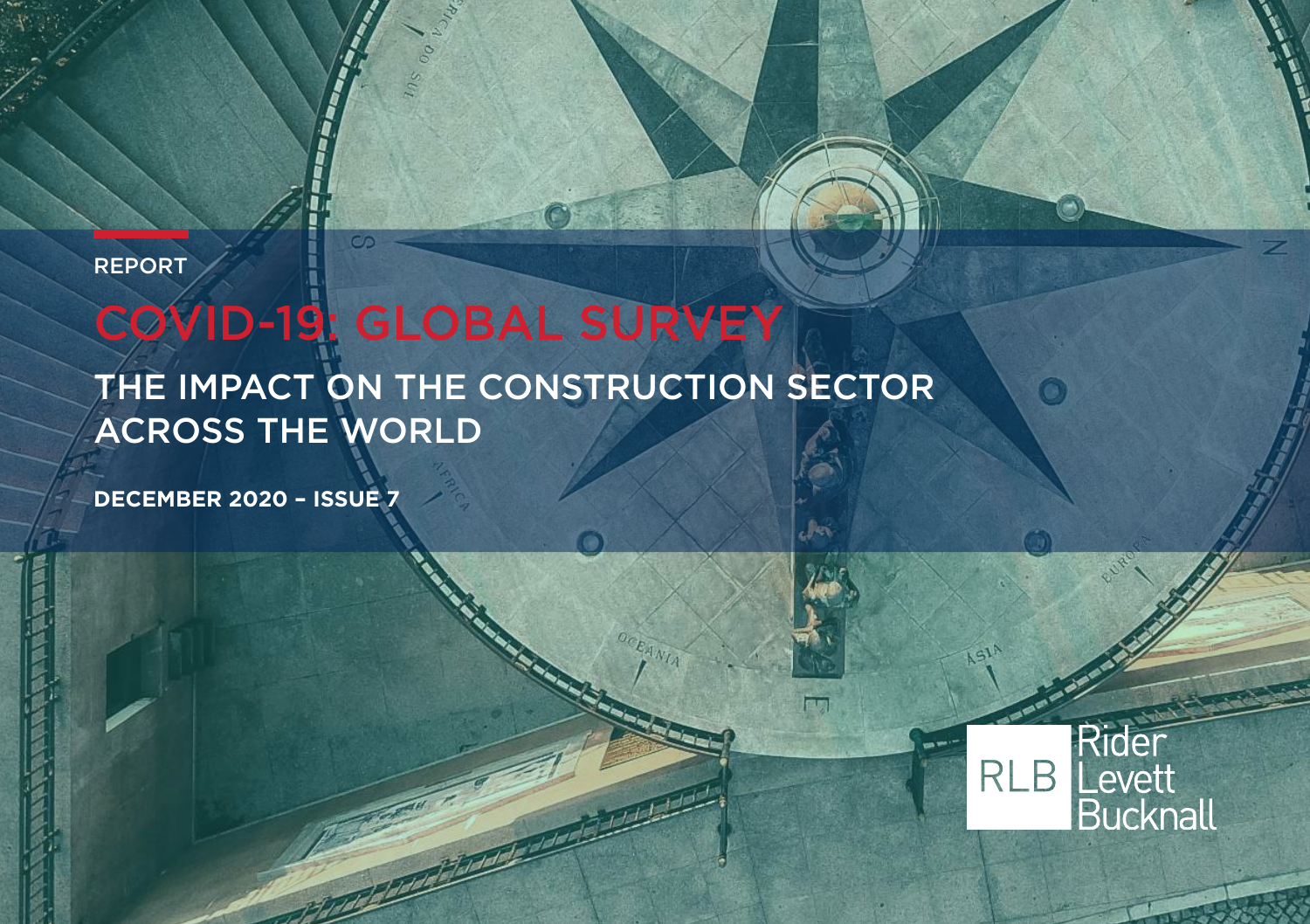### **CONTENTS**

|                        |                                                                                                      | Page            |    |                                                                                                                               | Page |
|------------------------|------------------------------------------------------------------------------------------------------|-----------------|----|-------------------------------------------------------------------------------------------------------------------------------|------|
| Introduction           |                                                                                                      | $\mathbf{1}$    | 9. | By what percentage has there been a drop-off<br>in the number of tender enquiries?                                            |      |
| <b>Highlights</b>      |                                                                                                      | $\mathfrak{D}$  |    |                                                                                                                               | 14   |
| Global Survey, Issue 7 |                                                                                                      | 3               |    | 10. How has your national government's activities in relation to<br>the COVID-19 pandemic affected the construction industry? | 15   |
| Analysis               |                                                                                                      | 4               |    | 11. Will the aftermath of the pandemic include relaxed planning                                                               |      |
| 1.                     | What is the current state of social lockdown<br>in your location due to COVID-19?                    | $\overline{4}$  |    | constraints as a stimulus to speedy resumption of<br>active development?                                                      | 16   |
| 2.                     | How significantly has the lockdown affected<br>normal construction activity?                         | 5               |    | 12. What has been the extent of government support to<br>larger companies?                                                    | 17   |
| 3.                     | What is the estimated percentage fall in<br>productivity of on-site construction operations?         | $\overline{7}$  |    | 13. What has been the extent of government support to small<br>and medium-sized enterprises (SMEs)?                           | 18   |
| 4.                     | From this point, how long do you forecast for<br>lockdown to be completely removed?                  | 9               |    | 14. What has been the extent of government support to<br>self-employed individuals?                                           | 19   |
| 5.                     | After relaxation of social lockdown, what is the estimate of<br>recovery time for your local market? | 10 <sup>1</sup> |    | 15. What has been the extent of government support to<br>industry sectors?                                                    | 20   |
| 6.                     | What percentage of construction sites are<br>currently closed?                                       | 11              |    | <b>16.</b> How will Tender Prices be affected for the<br>overall year 2020?                                                   | 21   |
| 7.                     | On average, for sites that are currently closed,<br>how long have they been closed?                  |                 |    | <b>Sector Analysis</b>                                                                                                        |      |
|                        |                                                                                                      | 12              |    | Conclusion                                                                                                                    | 31   |
| 8.                     | What percentage of projects (by number) has<br>been put on hold at pre-construction stage?           | 13              |    | About Rider Levett Bucknall                                                                                                   | 32   |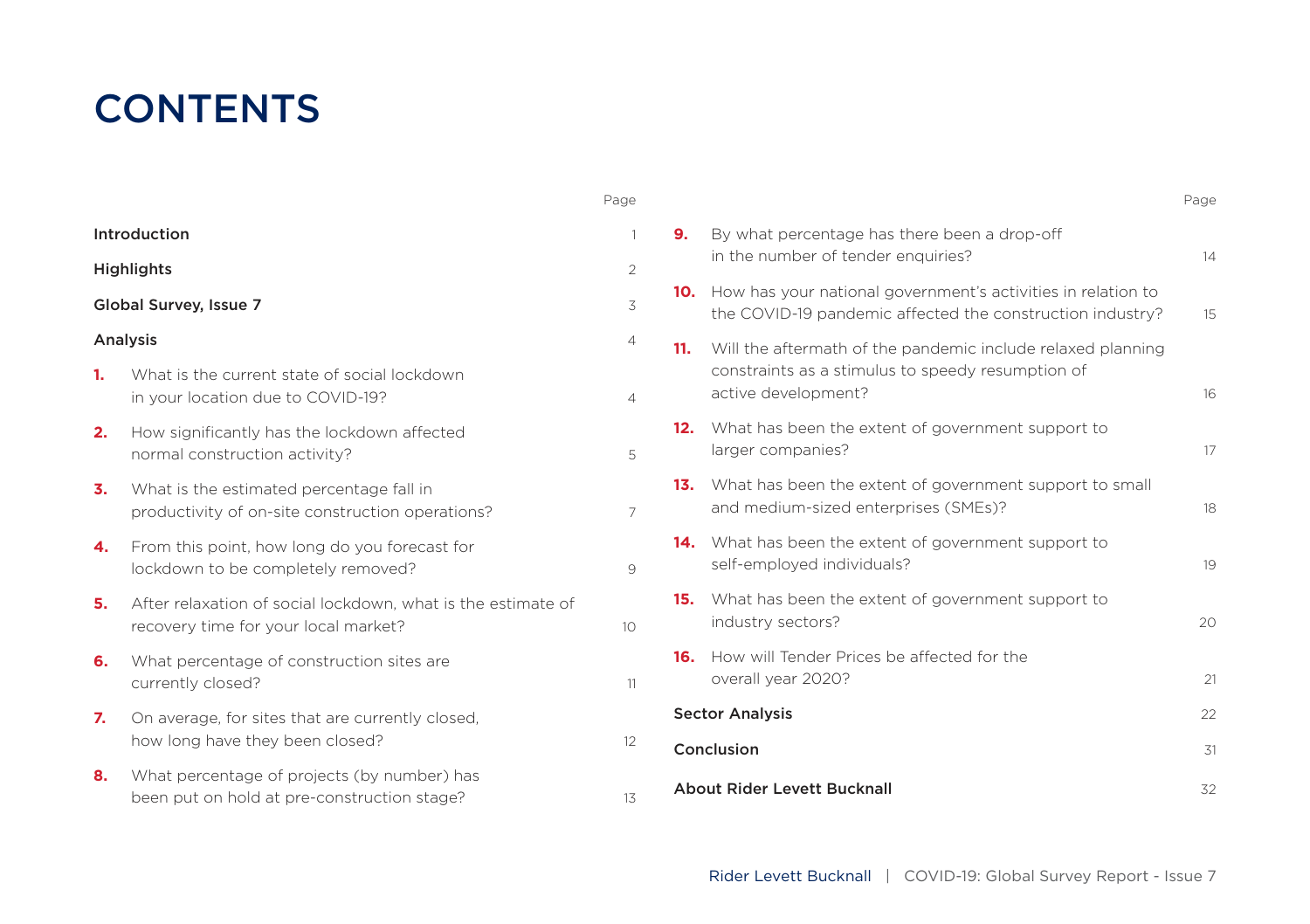### INTRODUCTION



This latest edition of our global survey provides a bi-monthly snapshot of the continued development of the COVID-19 pandemic and its effects on the built environment around the globe. This issue features 48 responses from RLB offices from 26 countries, providing current views on a series of structured questions designed to elicit detailed and comparable responses to show the differing and evolving impacts of the pandemic.

This survey, dated 23 November 2020, is dominated by the recent announcements about the progress of COVID-19 vaccines, two of them having shown higher efficacy rates than many had dared hope for. This is highly positive news and the vaccines will accelerate the timetable to the end of the pandemic.

However, although we have consistently witnessed that construction has been seen by most governments across the world as a catalyst to economic recovery, we believe that in many countries the effects of the pandemic will not be overcome soon and many businesses will continue to be challenged.

**Methodology:** Colleagues from around the world were asked a series of questions, and their responses were ranked, so that comparisons could be made. The aim was to produce numerical and visual analysis of their views, reflecting their current position regarding the COVID-19 outbreak. One survey response per city was collected, completed by a senior colleague, who adopted an industry-wide local appreciation of marketplace effects. Surveys 1 to 5 were produced monthly. Survey 6 onwards will be produced in two-month intervals to allow time to digest the changes that are taking place and to be more proactive in commenting on possible outcomes.

#### **CONTACT**

#### Russell Lloyd Roger Hogg

E. russell.lloyd@uk.rlb.com E. roger.hogg@uk.rlb.com T. +44 (0)7976 358 556 T. +44 (0)7786 078 520

Global Board Director Research & Development Manager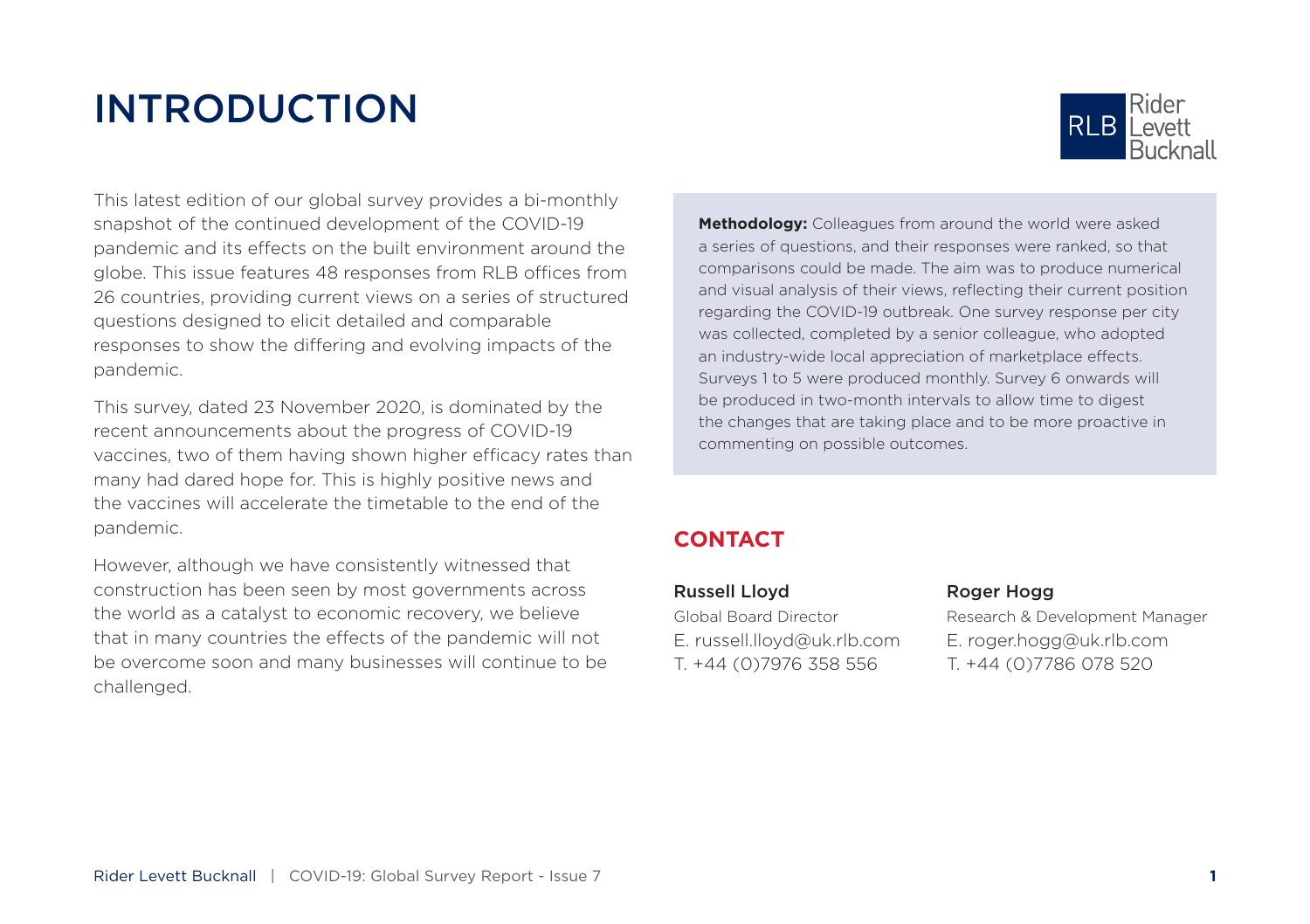### HIGHLIGHTS

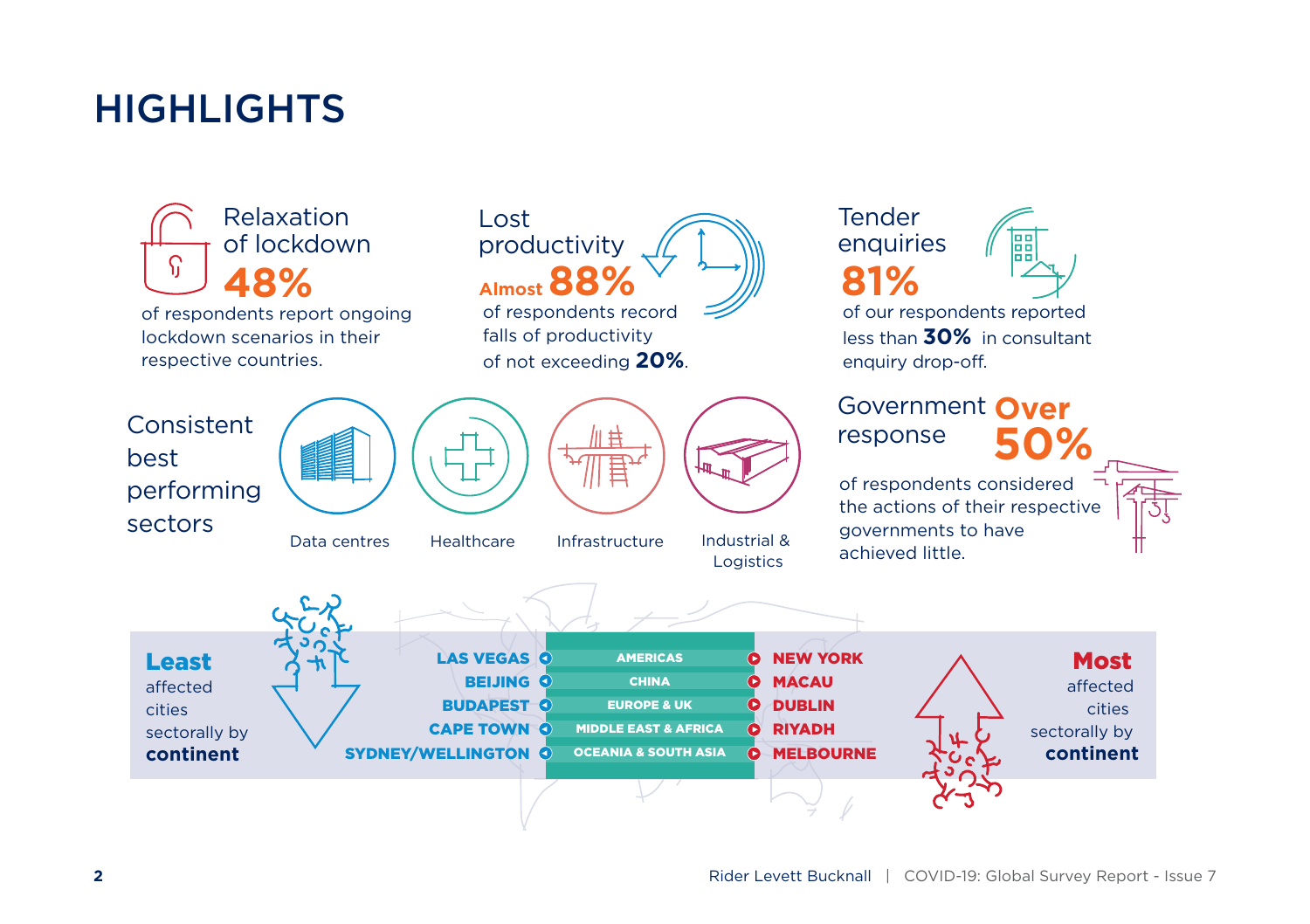### GLOBAL SURVEY



The map of the world shown here shows the countries with RLB offices that have contributed to Issue 7 of the survey. We have represented in orange the number of COVID-19 cases confirmed in each country as at 23 November 2020, and a percentage increase from the number of cases confirmed as at 5 October 2020.



Source: RLB R&D, derived from: Hale, Thomas, Sam Webster, Anna Petherick, Toby Phillips, and Beatriz Kira (2020). Oxford COVID-19 Government Response Tracker, Blavatnik School of Government.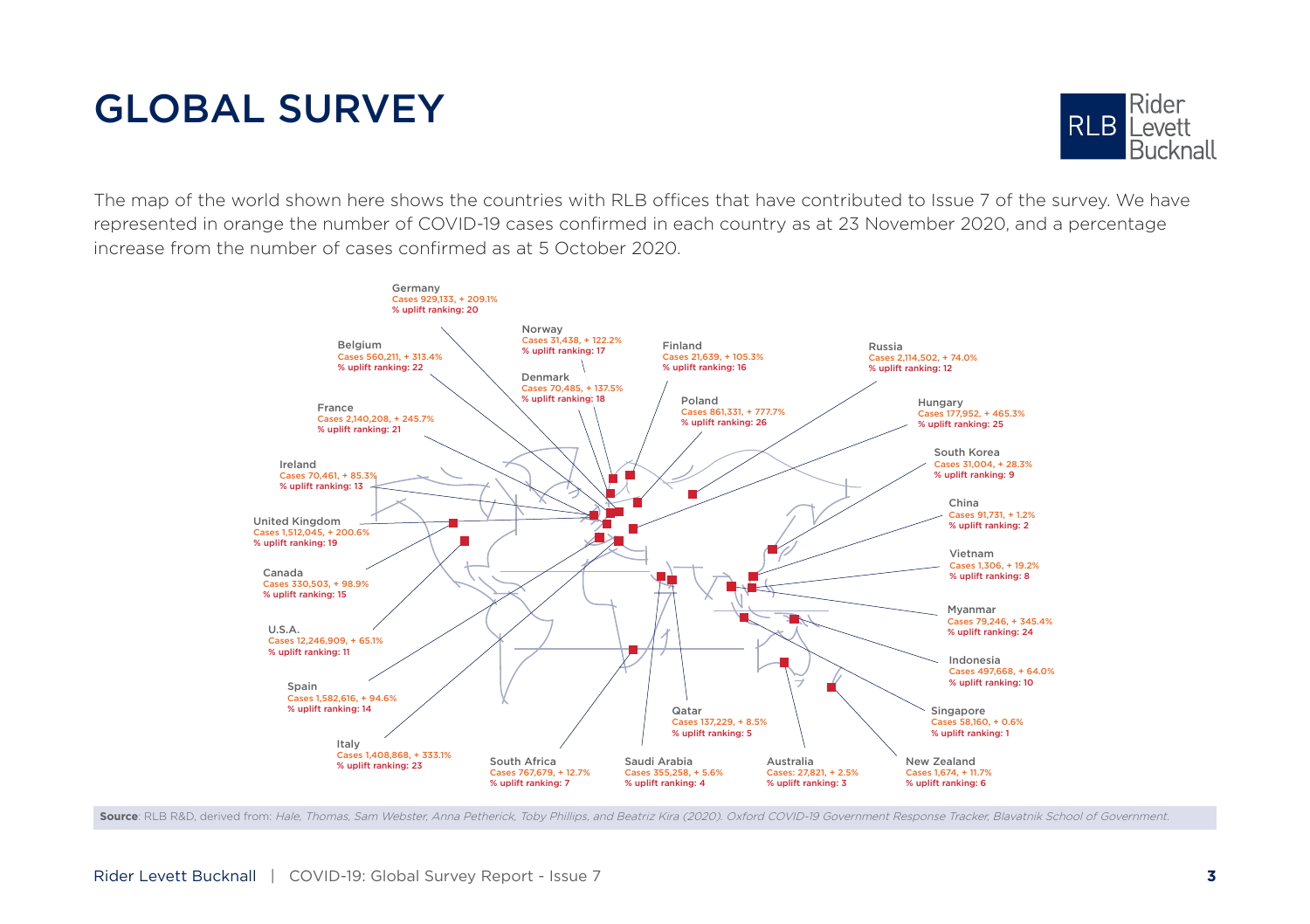### ANALYSIS

#### **1. WHAT IS THE CURRENT STATE OF SOCIAL LOCKDOWN IN YOUR LOCATION DUE TO COVID-19?**

This latest edition of our global survey shows a significant change from the previous survey, as now more than double the percentage of respondents - almost 48% - are reporting ongoing lockdown scenarios.

This reflects the continuing 'second-wave' of the pandemic, though the effects vary from city to city across the world.

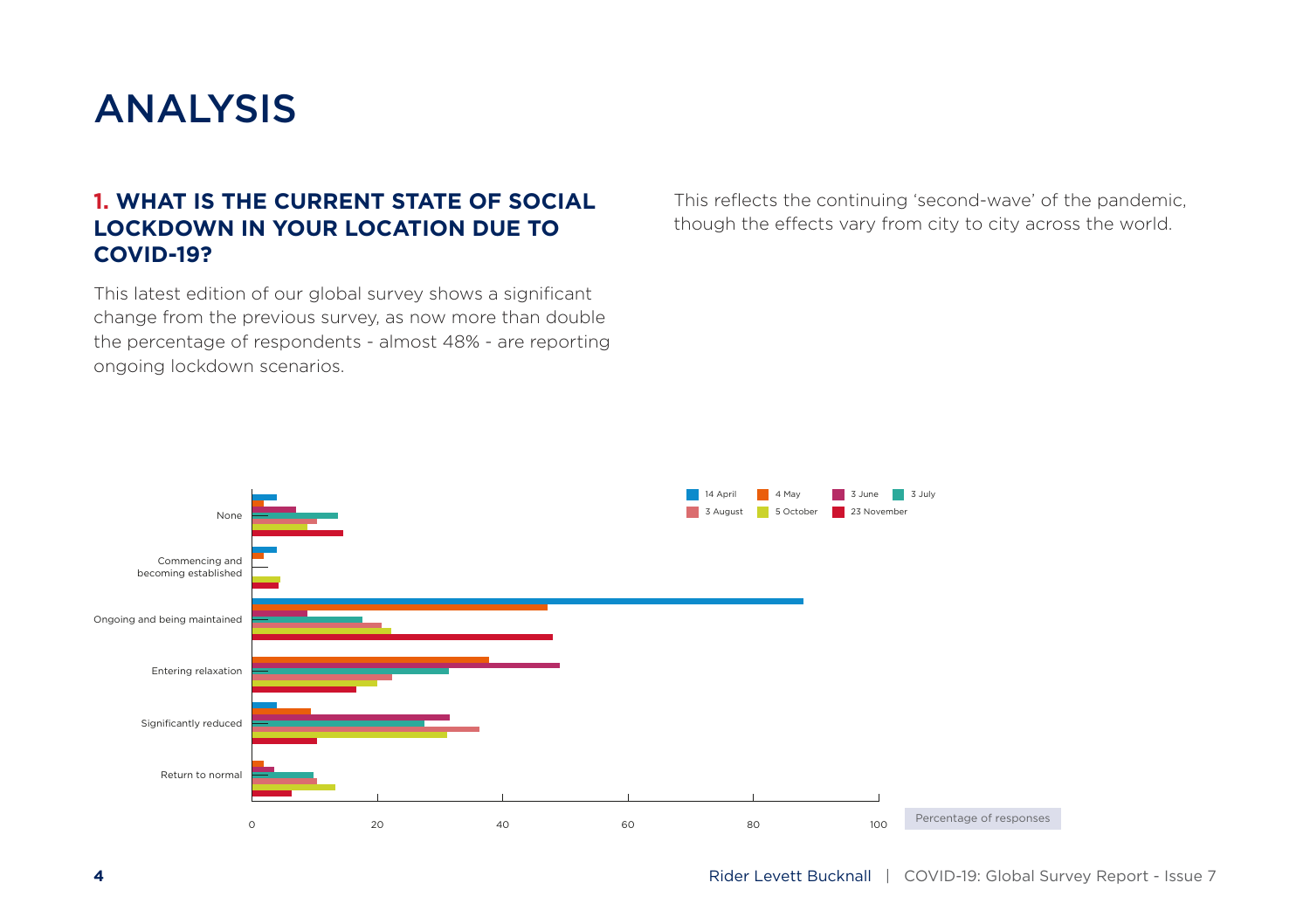

#### **2. HOW SIGNIFICANTLY HAS THE LOCKDOWN AFFECTED NORMAL CONSTRUCTION ACTIVITY?**

The prevalence of the response that lockdown effects are "significant but manageable", continues to rise, now standing at almost 66% in this latest edition. However, almost 20% of our respondents believed that effects are damaging, though not business-viability-threatening.

In total, the responses in these two categories amount to over 85% of all responses, reflecting the considerable perceived seriousness of the ongoing effects of the pandemic.

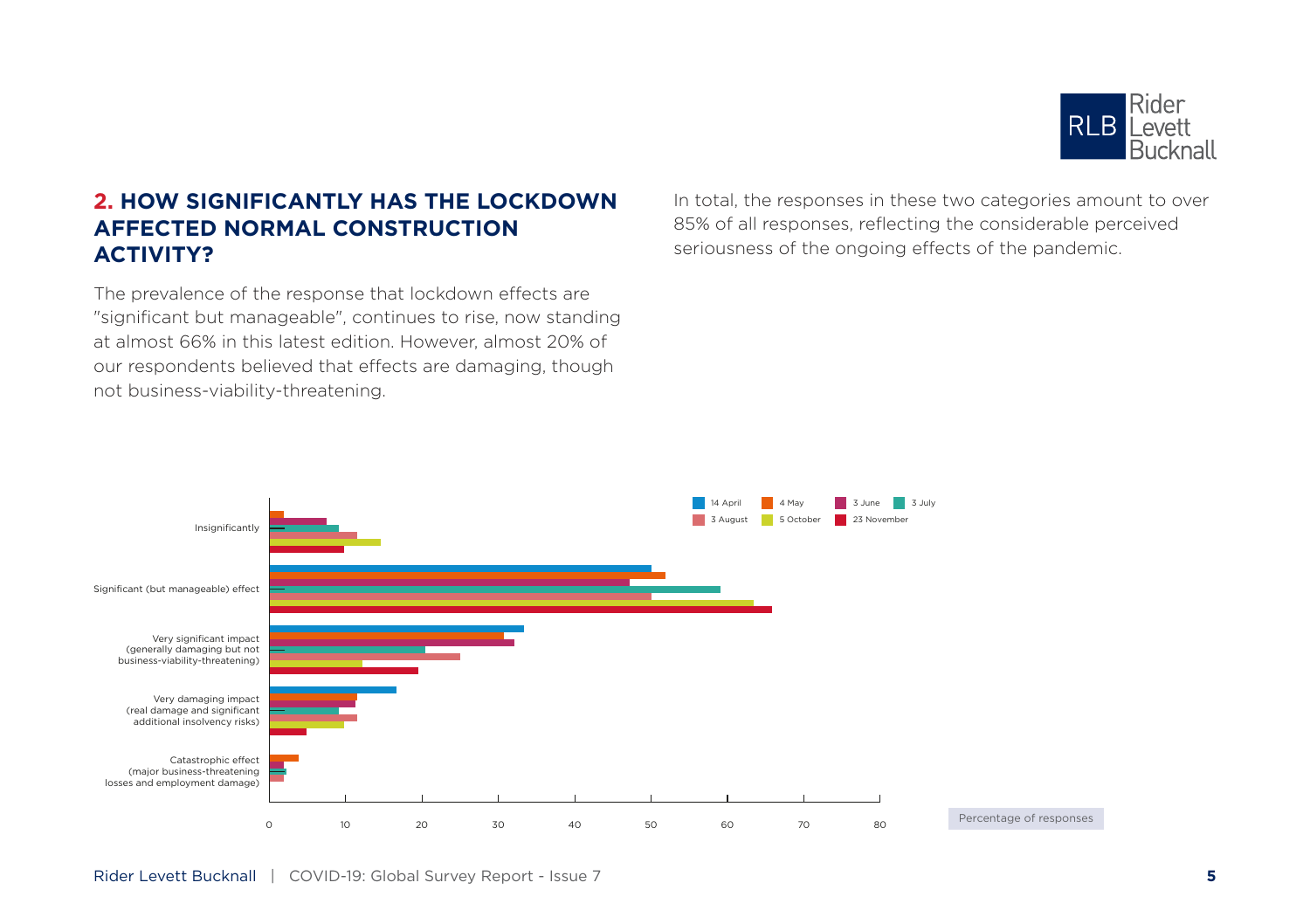#### **2. HOW SIGNIFICANTLY HAS THE LOCKDOWN AFFECTED NORMAL CONSTRUCTION ACTIVITY?**

In common with our last survey in October, views in relation to the lockdown effects across various countries echoed a common theme.

A comment from Portland, **USA**, summarised the sentiment of many commenting that "construction has been deemed an essential service since the beginning of the pandemic and as such slowdowns in the construction market are related to market forces and are not due directly to governmental restriction". There were some views expressed around new projects being slower or paused that might impact further activity, with Milan, **Italy** commenting "one could expect construction activity to decline somewhat next year due to the 2020 pause in pre-construction planning".

However, in those areas where new cases are slowing there was cause for optimism, with Melbourne, **Australia** stating "coming into Christmas and with near to 30 days of no new cases and positive news on vaccines, there is some hope for 2021."



### "Economic activity has not stopped during the latest lockdown"

Brussels, Belgium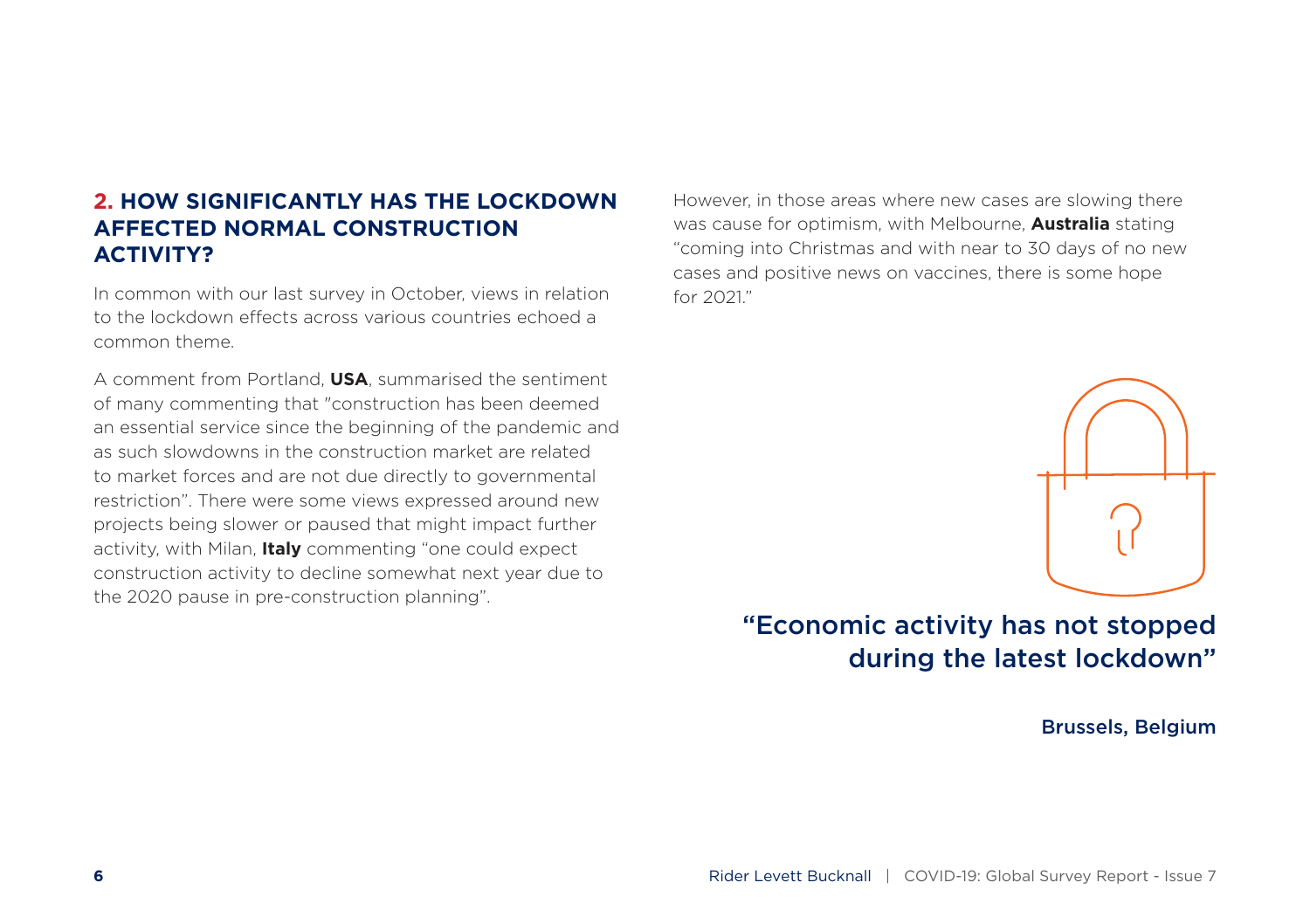

#### **3. WHAT IS THE ESTIMATED PERCENTAGE FALL IN PRODUCTIVITY OF ON-SITE CONSTRUCTION OPERATIONS?**

Views on percentage falls in productivity were again centred on the range from zero up to 20%, which accounted for 42 of the 48 responses. Once again, the bulk of respondents,

almost 73%, recorded falls of greater than zero but not exceeding 20%. This seems logical, given construction sites' rapid responses to changing circumstances and grasping the opportunity, in most economies, to carry on working despite the existence of the virus, but clearly with enhanced safety rigour.

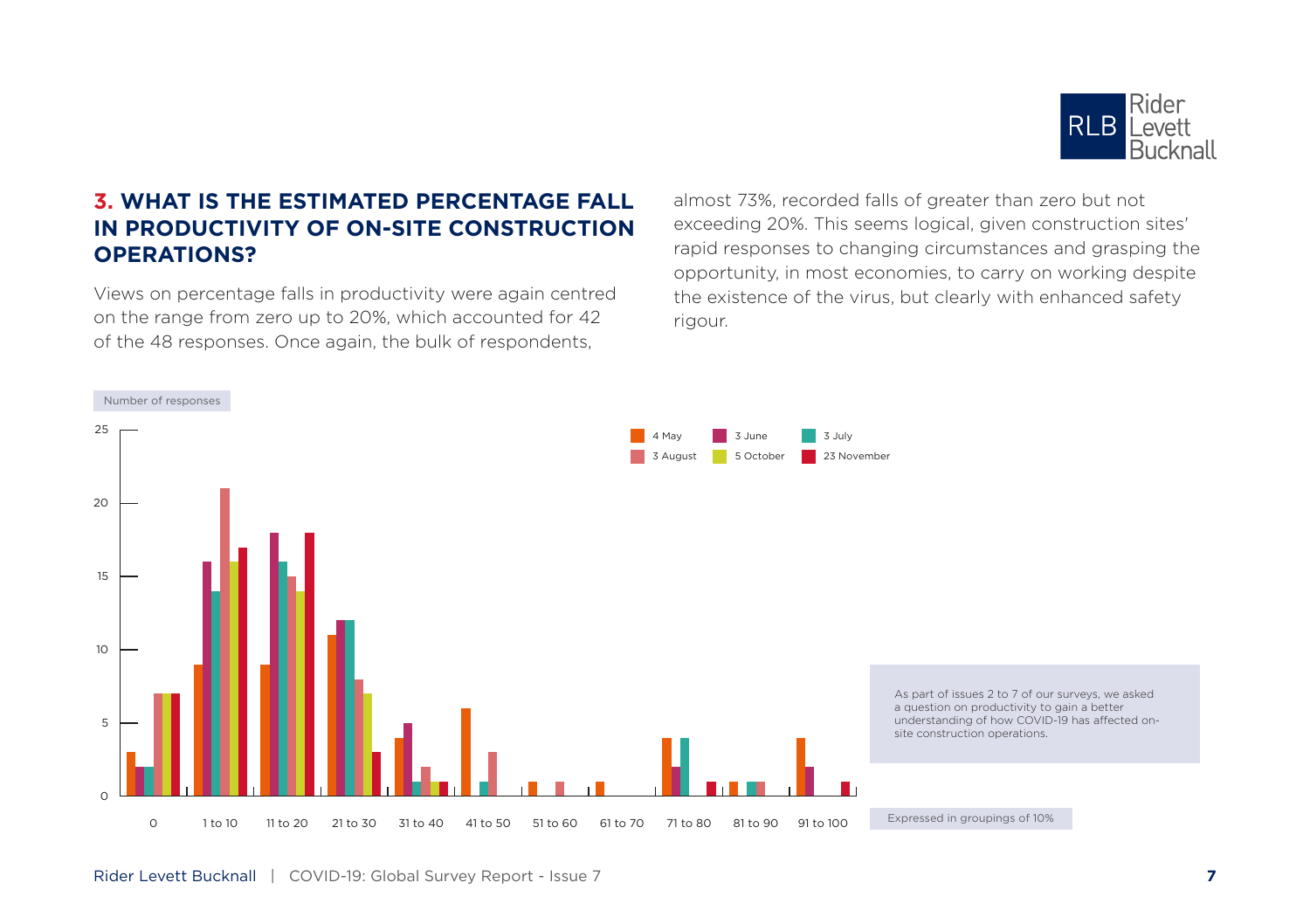#### **3. WHAT IS THE ESTIMATED PERCENTAGE FALL IN PRODUCTIVITY OF ON-SITE CONSTRUCTION OPERATIONS?**

Comments shared about the causes of any fall in productivity remained mixed. Some indicated that ensuring safety measures are implemented was having an impact and others noted that lost productivity was difficult to measure. In some areas, issues with regard to supply chain and materials were quoted, for example our colleagues in Wellington, **New Zealand,** responded that they were "starting to get delays in overseas delivery through shipping channels, as we are unable to source containers and dock time is also very constrained" and in Moscow, **Russia**, there was an impact "due to the fact that most of the workforce from abroad returned home."



"Most sites have good safety practice, but material shortages may well be affecting productivity."

Chicago, USA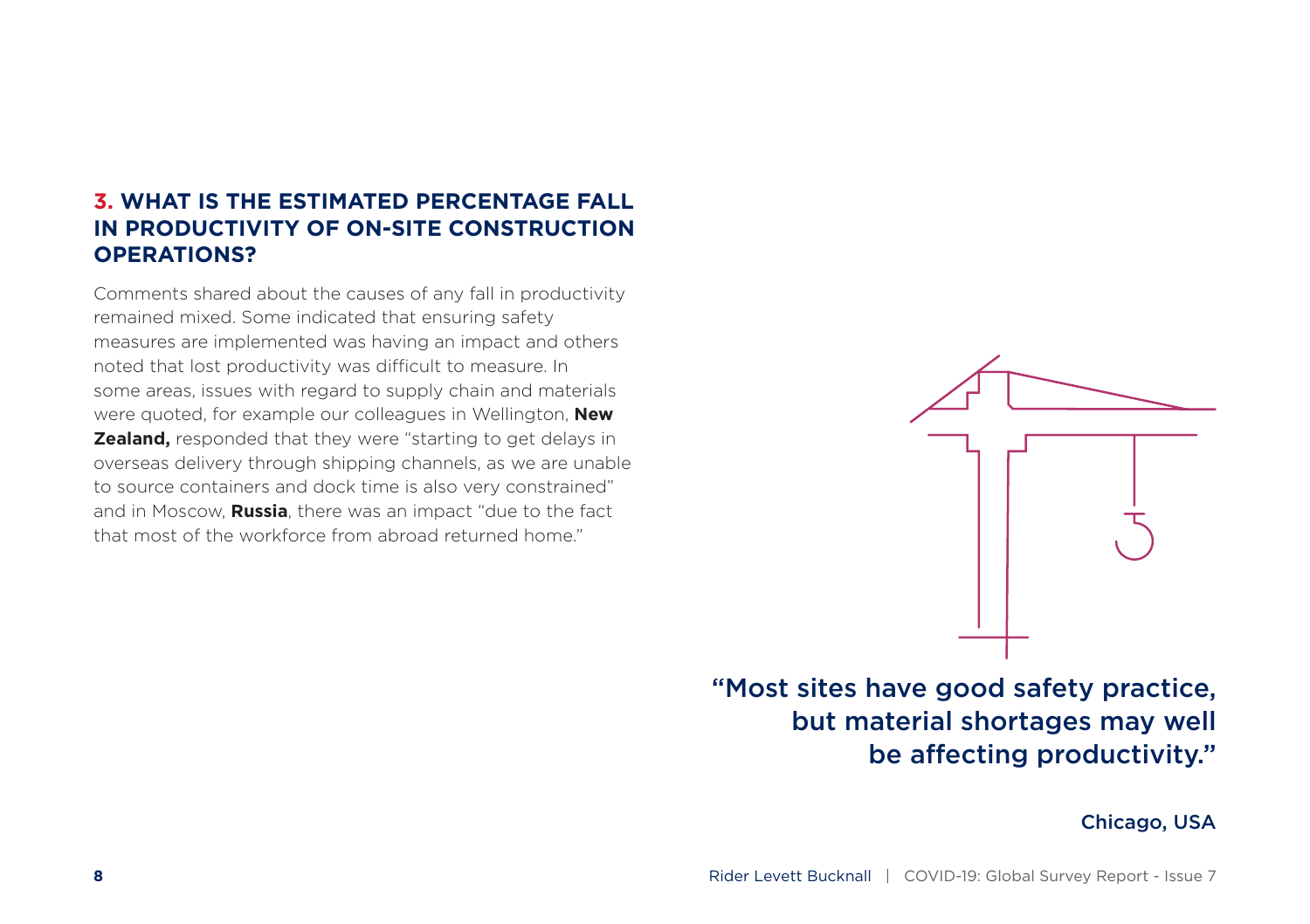

#### **4. FROM THIS POINT, HOW LONG DO YOU FORECAST FOR LOCKDOWN TO BE COMPLETELY REMOVED?**

Views that lockdown removal lies more than 12 weeks away had diminished, as almost two months have passed since our previous survey.



October, still foresaw a minimum three-month hiatus before normal activity returns in their locality. Commentary in relation to how long respondents forecast

for social lockdown to be completely removed reflected the varying waves of the virus across the globe. Our colleagues in Toronto, **Canada**, stated "restrictions are being reinstalled or increased due to a second wave being much worse than the first outbreak" and in Dublin, **Ireland**, the view was "no end in sight till a vaccine is available." Nevertheless, in Chengdu and Shanghai in **China**, where cases are low, there was a more positive comment "things have been back to normal for

However, nearly 49% of our respondents, compared to 60% in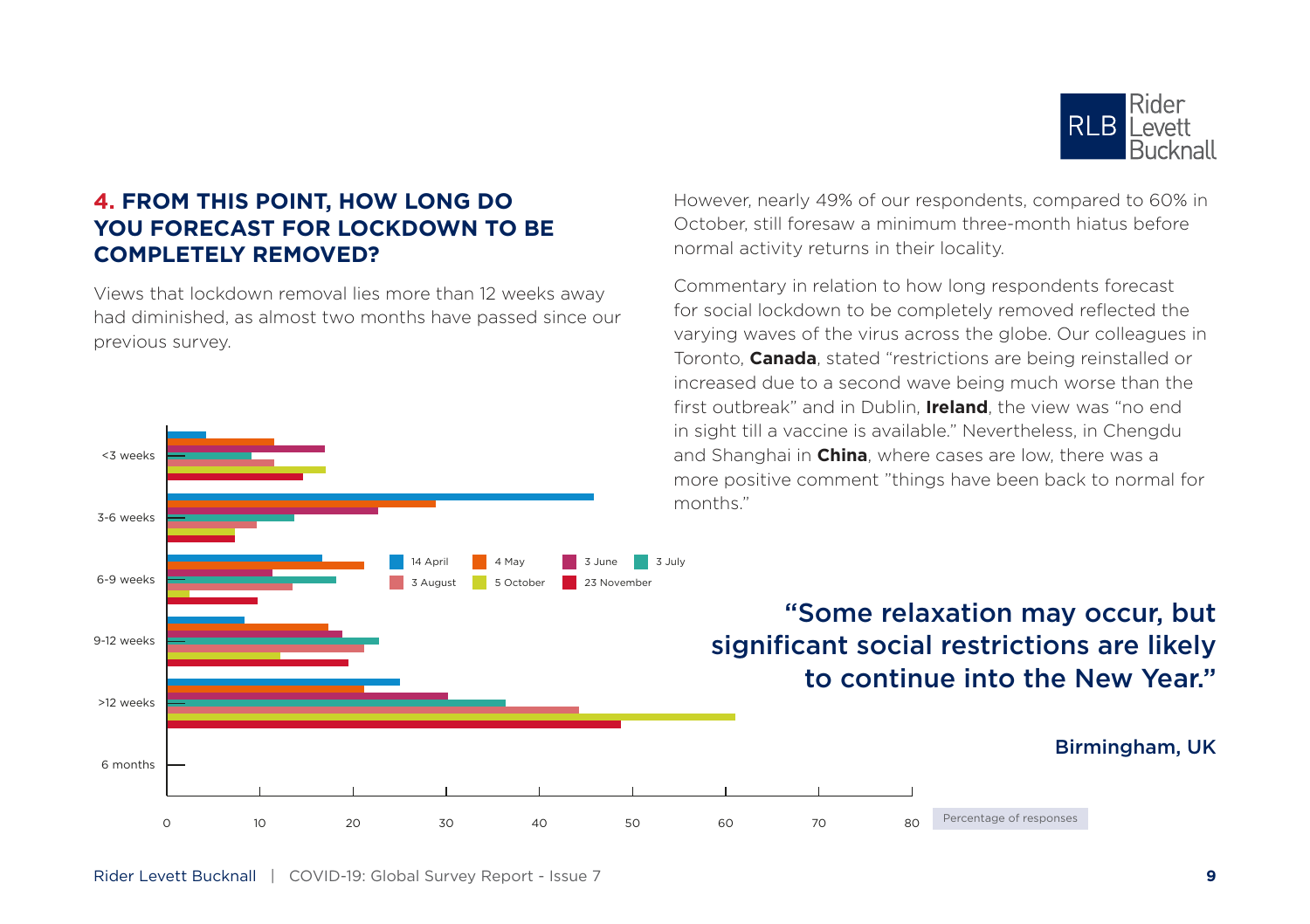#### **5. AFTER RELAXATION OF LOCKDOWN, WHAT IS THE ESTIMATE OF RECOVERY TIME FOR YOUR LOCAL MARKET?**

The major change shown in this survey relates to figures for the expectation of a market recovery of in excess of 15 months, which fell sharply.

The bulk of this change had been distributed in views ranging from 6 to 12 months, perhaps informed by recent positive announcements as to the possible availability of vaccinations in 2021.

Our correspondent in Seoul, **South Korea**, stated "we believe the local market in South Korea can be recovered in a few months' time" and Berlin, **Germany**, reinforcing this sentiment with "assuming effectiveness and availability of a vaccine," whilst in Doha, **Qatar**, they commented that recovery was "speculative, dependent on the regional and global situation."

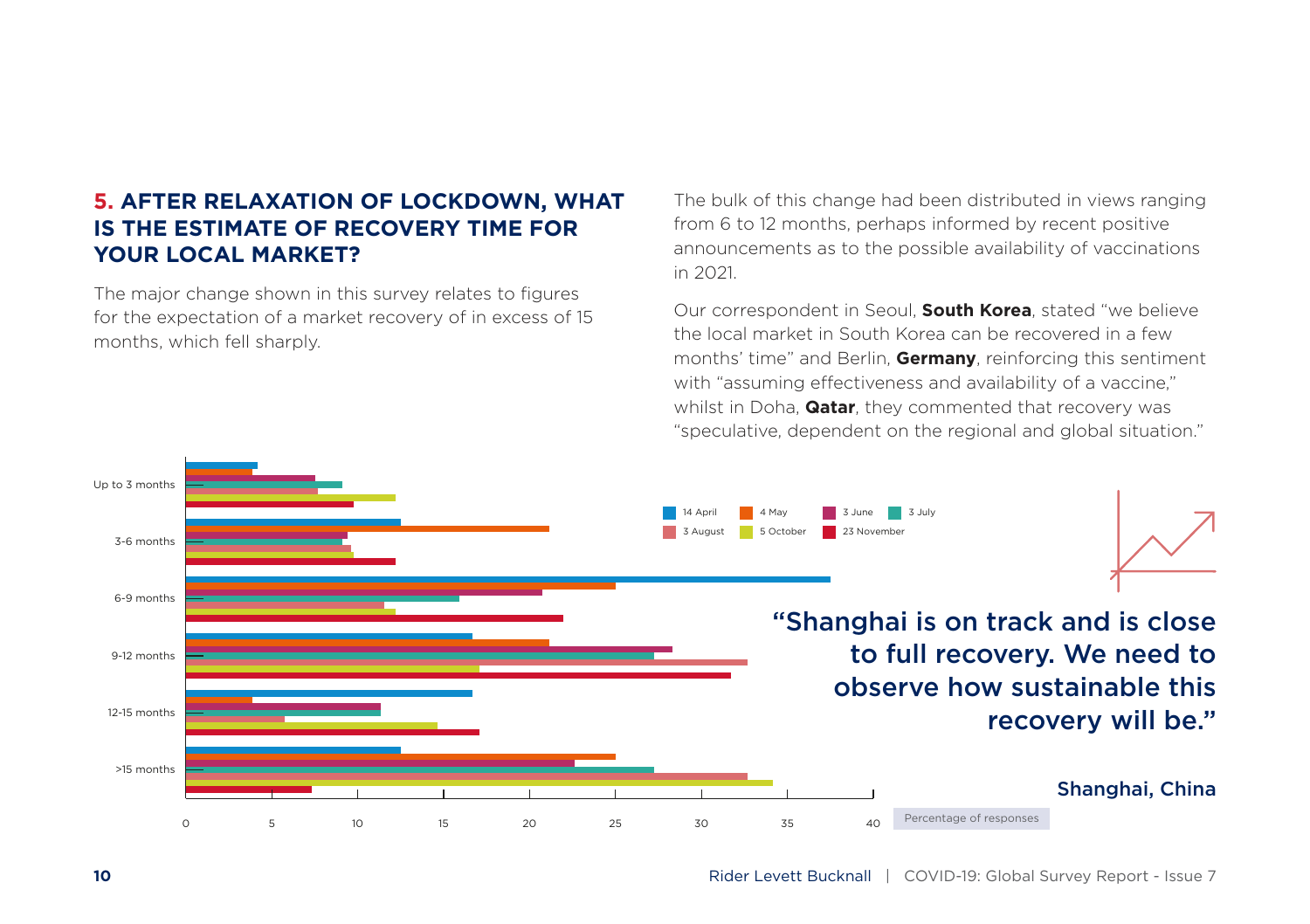

#### **6. WHAT PERCENTAGE OF CONSTRUCTION SITES ARE CURRENTLY CLOSED?**

As with our last survey in October, over 50% of respondents reported they had no site closures. Overall, 85% of our colleagues reported less than 10% of sites being closed. This signifies an ongoing return to something approaching

30

Number of responses

normality in terms of sites remaining open and active.

However, the sites that are closed seem to be continuing to reflect either works having been deferred, rather than sites having been closed due to lockdown, or intermittent site closures as a result of workers receiving positive tests for the virus.

The view from Helsinki, **Finland**, that "sites are running normally, but have lots of extra protection measures" was not surprisingly echoed across many regions. Waikoloa, **USA**, reinforced this view as "there has been a slow-down in new

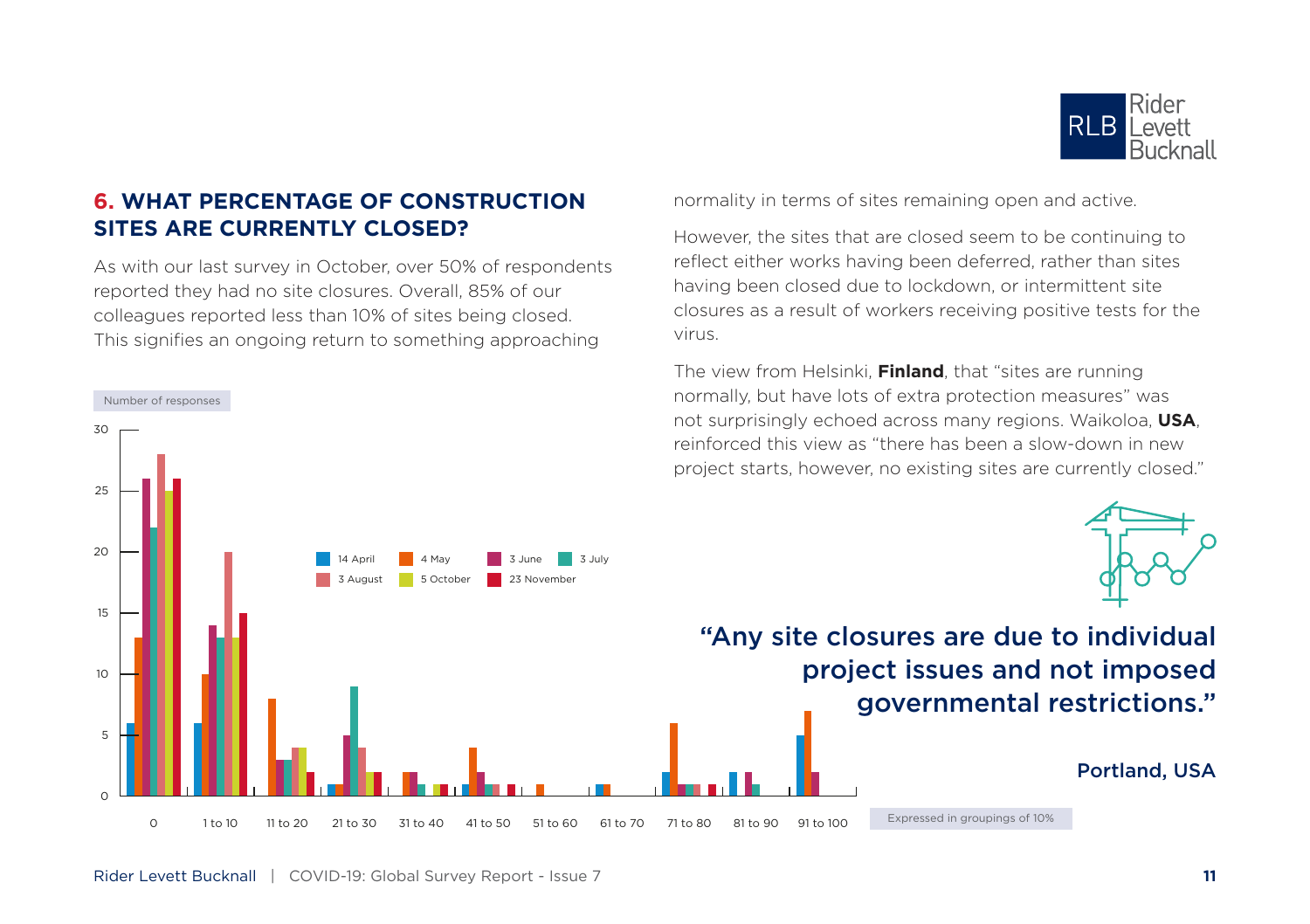#### **7. ON AVERAGE, FOR SITES THAT ARE CURRENTLY CLOSED, HOW LONG HAVE THEY BEEN CLOSED?**

Responses again recorded that in over two thirds of locations, site work was continuing, though with varying levels of constraints.

Some sites remain closed, but the overview was that there are several reasons for such closures and there are some intermittent closures due to deep cleaning with subsequent re-openings. Where sites are recorded as closed for longer periods, it seems that this is a result of general policy issues rather than direct COVID-19 infection concerns.

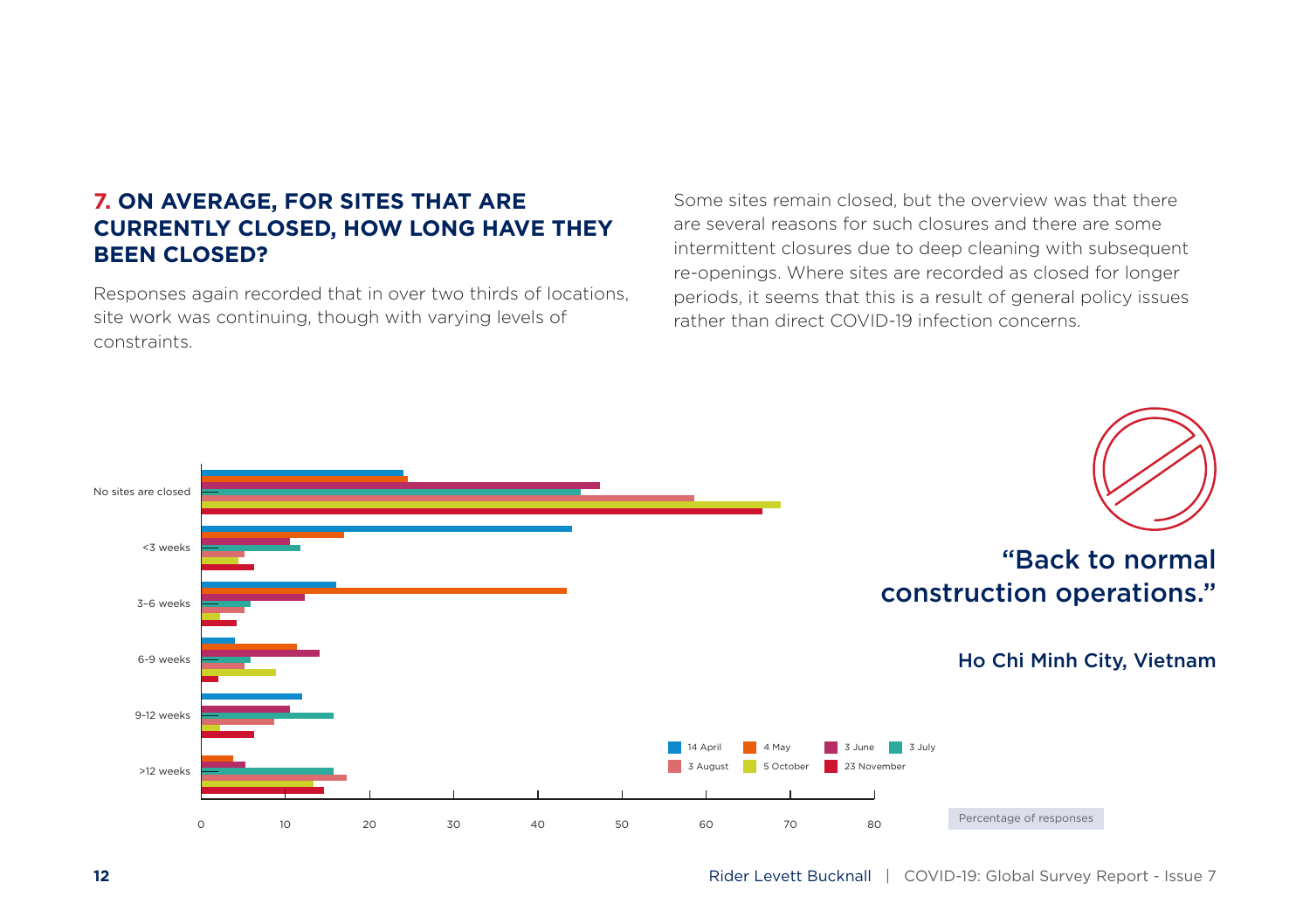

#### **8. WHAT PERCENTAGE OF PROJECTS (BY NUMBER) HAS BEEN PUT ON HOLD AT PRE-CONSTRUCTION STAGE?**

In line with the last few surveys, there continued to be a total of around 70% of respondents reporting up to 30% of projects held at pre-construction stage.However, this survey showed a slight increase in those responding in the 21-30% category suggesting a developing awareness of projects being deferred or shelved at least temporarily.



Generally, commentary was split between the impact on sectors, as well as on regions. For example, Macau, **China**, commented, "most of the projects in commercial sectors are on hold" and in Waikoloa, **Hawaii**, where tourism and hospitality is a key economic driver they reported that "there has been a domino effect, whereby a decrease in investment in the hospitality sector has trickled down to other related industries."



"Whilst many projects have now recommenced, they have done so at a very slow rate and some projects expected to start this year will now be starting first or second quarter or even later on next year."

Expressed in groupings of 10%

St Lucia, Castries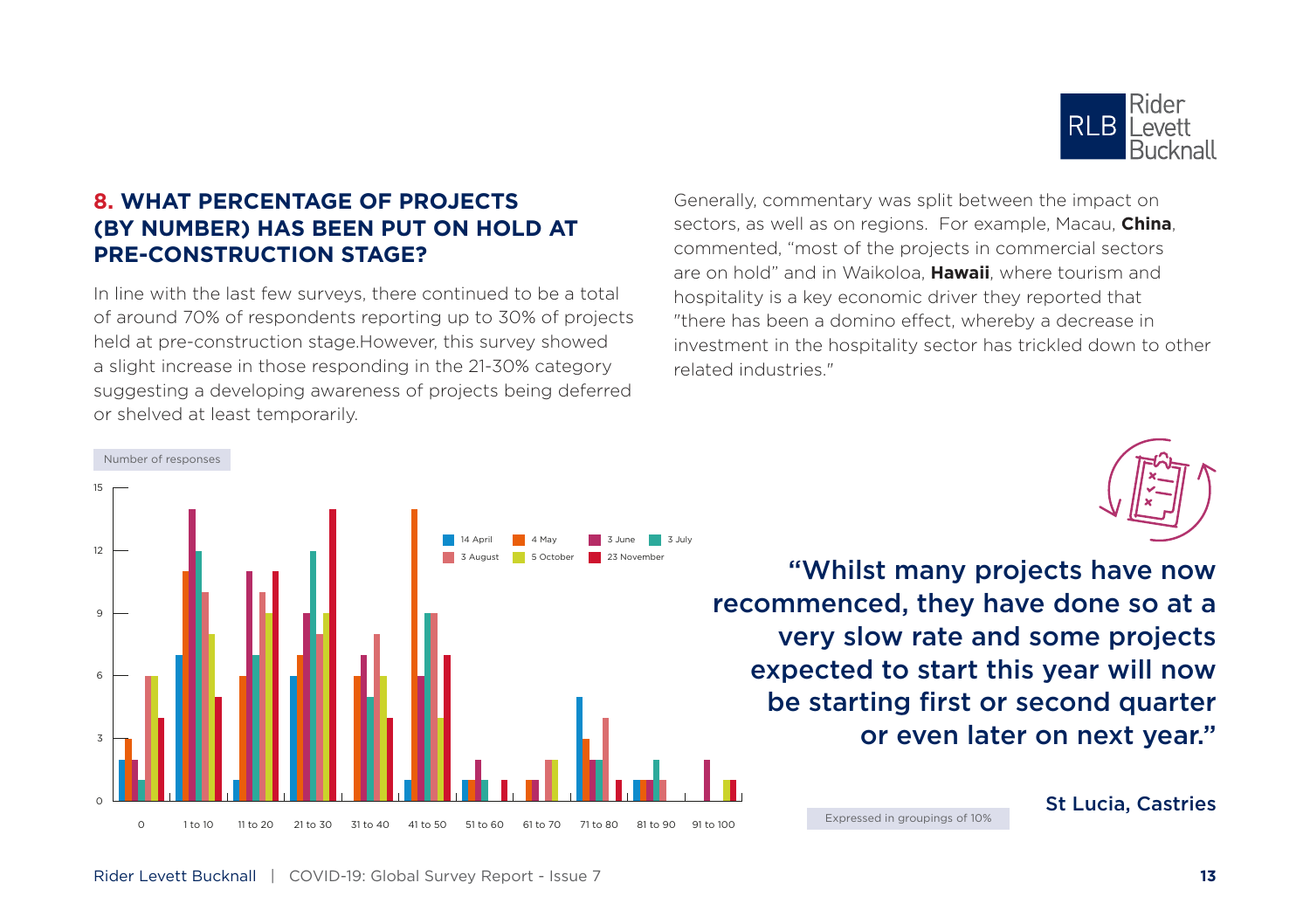#### **9. BY WHAT PERCENTAGE HAS THERE BEEN A DROP-OFF IN THE NUMBER OF TENDER ENQUIRIES?**

Drop off rates in enquiries reflected project delays with the majority of respondents, 81%, claiming a range of up to 30% drop-off. This is aligned with the figure from October's survey however, in this latest survey there was talk of additional bidding opportunities, again reflective of the range of activity

across different sectors, rather than different regions.

There was a definite sentiment in the **USA** of "plans being halted while the COVID-19 impact is being assessed," as noted by the New York office and "clients are waiting to see the progress of the pandemic and are holding back money until that time."

However, in Europe the feeling was more positive with Berlin commenting, "**Germany** has a backlog of permitted and funded projects and a shortage of constructing capacity, as such, only a marginal drop off," and Oslo, **Norway** responding, "We have had a steady flow of enquiries throughout the pandemic."

> "Short term enquiries are holding up. Instructions are taking longer to come through and gateway review points may be extended and become protracted"

Expressed in groupings of 10%

Birmingham, UK

15

Number of responses

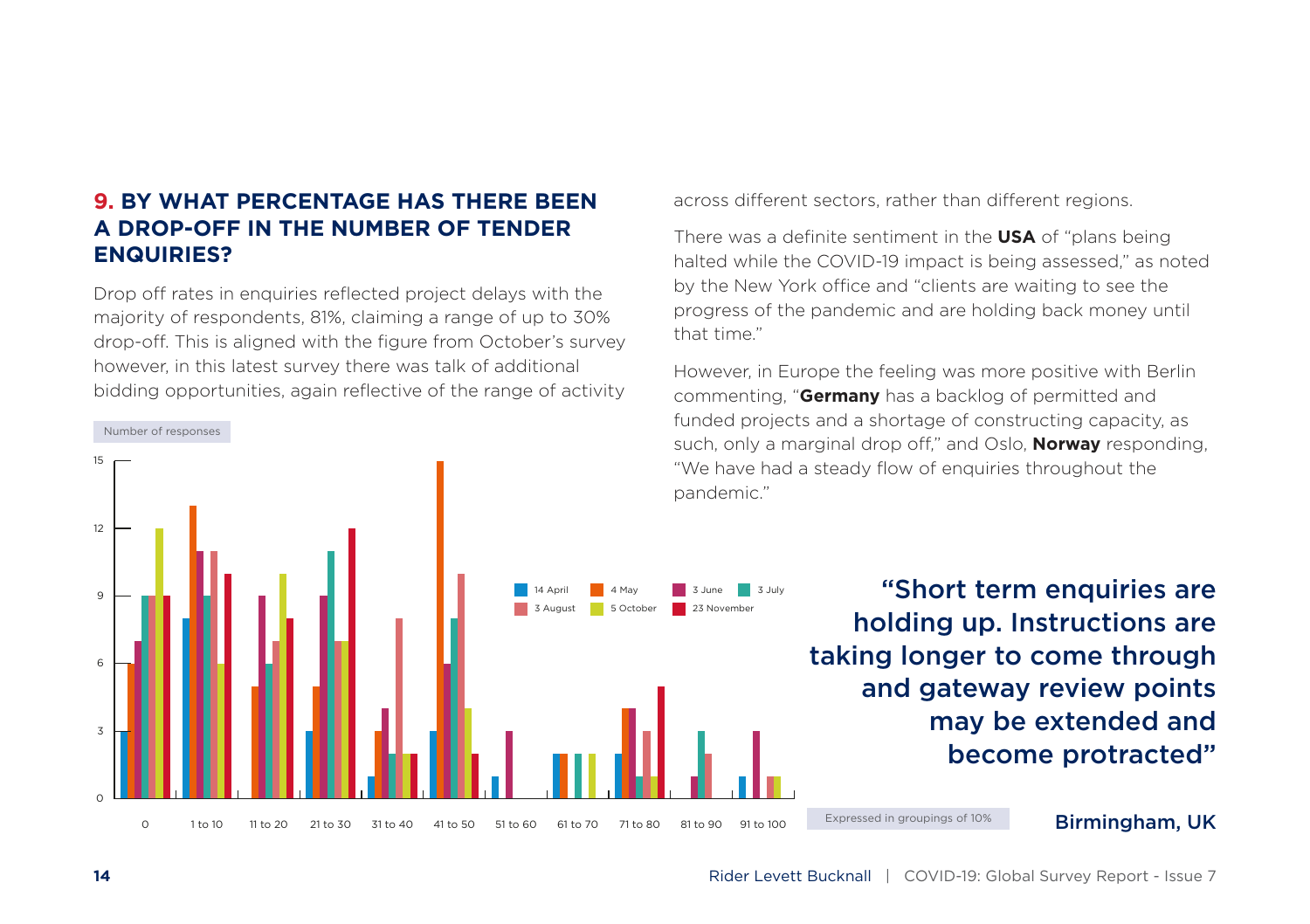

#### **10. HOW HAS YOUR NATIONAL GOVERNMENT'S ACTIVITIES IN RELATION TO THE COVID-19 PANDEMIC AFFECTED THE CONSTRUCTION INDUSTRY?**

This survey has recorded a broad sweep of views on the efficacy of governments' responses to the pandemic, although there was some evidence of respondents' opinions softening from overall satisfaction toward the possibility that more could or should be done.

Comments about government intervention include "previous intervention measures have been effective in avoiding massive unemployment and business closures, but the lack of further measures in the coming months may see a worsening of unemployment rate," expressed in **Hong Kong**. In Portland, **USA**, they commented that "COVID-19 response is handled largely at the state, county, and local level. There is little federal guidance or oversight." Many also stated there had been government investment in infrastructure in their region to support economic recovery.



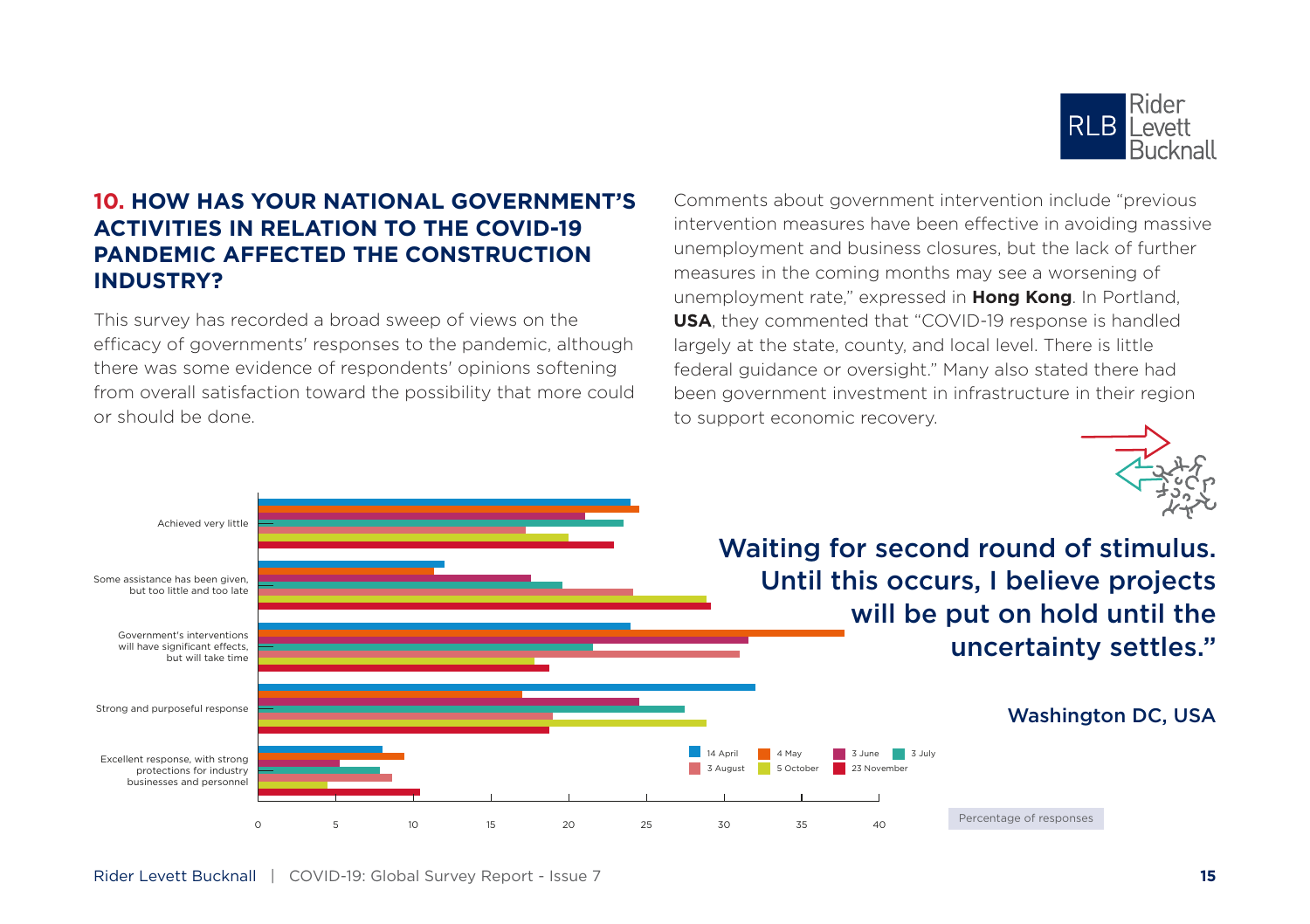#### **11. WILL THE AFTERMATH OF THE PANDEMIC INCLUDE RELAXED PLANNING CONSTRAINTS AS A STIMULUS TO SPEEDY RESUMPTION OF ACTIVE DEVELOPMENT?**

There has been a significant shift from our last survey about whether a more relaxed planning process should or would take place, with 40% of our respondents agreeing or strongly agreeing there is a need for a policy-led stimulus for the market. However, there was still recognition in some regions

that even if the intent is there it may take time to break down bureaucratic processes.

Commentaries in relation to whether the pandemic would affect the "easing up" of planning to support active development were consistent globally. In the **USA**, where obviously there is a change of party governance from early 2021, they stated that "with the new President, the speed of recovery will be slow and cautious." This sense that change was not on the immediate horizon was echoed in Berlin, **Germany** "the system is relatively bureaucratic and unlikely to change." And in Birmingham, **UK** "the politics of the planning reforms have caught up with the government."

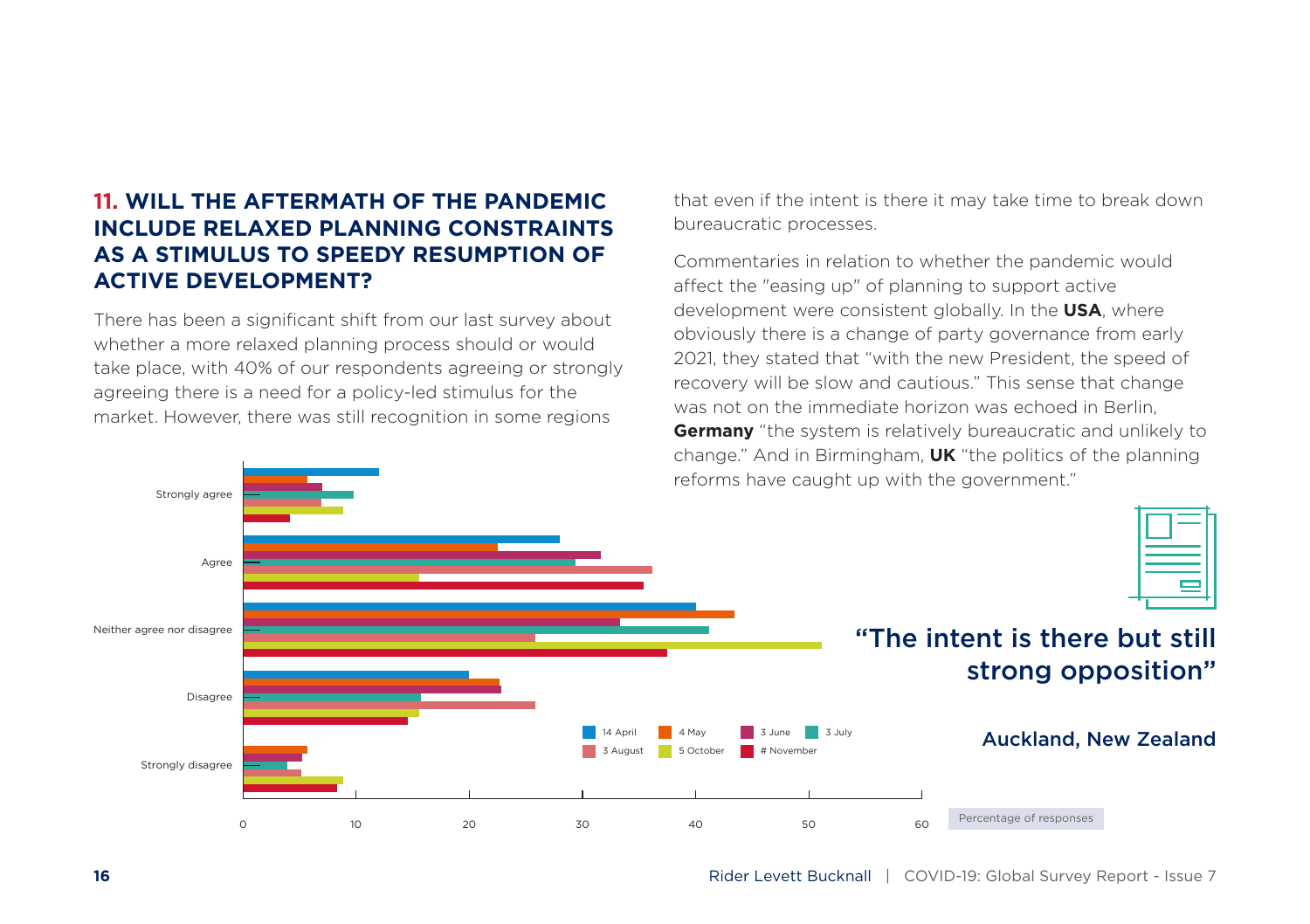

#### **12. WHAT HAS BEEN THE EXTENT OF GOVERNMENT SUPPORT TO LARGER COMPANIES?**

Our survey reported views broadly consistent with the previous survey, with the sentiment that governments globally have been reasonably to very supportive. However, the overall view is that not enough has been done by governments to aid larger companies.

3 August 5 October 23 November 3 June 3 July Now removed Very supportive Reasonably supportive Minimally present Always absent 0 10 20 30 40 50 60 Percentage of responses

Surveys from July onwards include an update of responses to four questions regarding government support to different sizes of construction entities.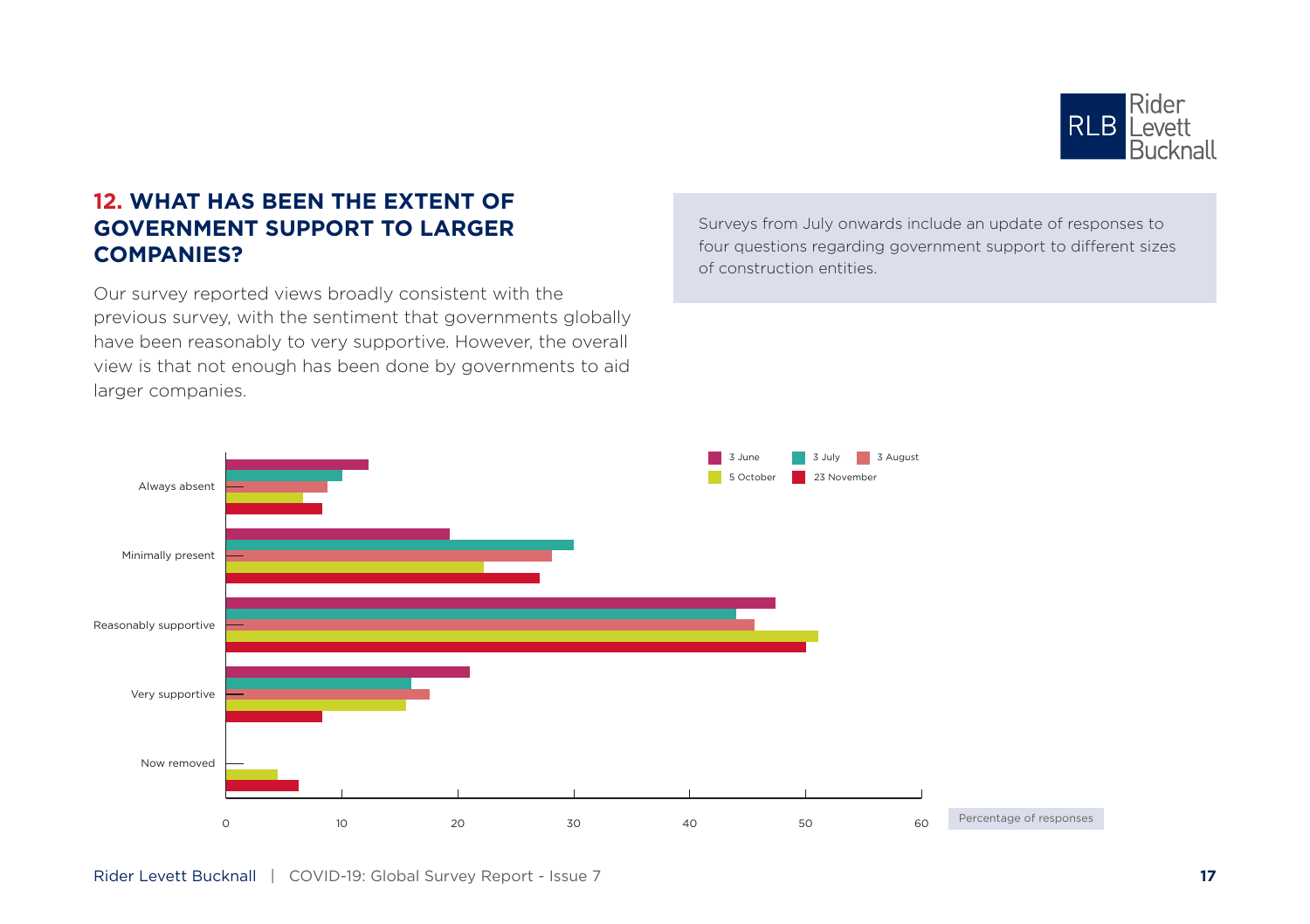#### **13. WHAT HAS BEEN THE EXTENT OF GOVERNMENT SUPPORT TO SMALL AND MEDIUM-SIZED ENTERPRISES (SMES)?**

In contrast with larger companies, two thirds of respondents from this survey felt that government assistance had been at least "reasonably supportive".

However, it is noteworthy that the number of respondents who felt "very supported" has declined from 17.8% to 6.3% since October with many possibly now wondering about the longterm consequences without ongoing government support to their businesses.

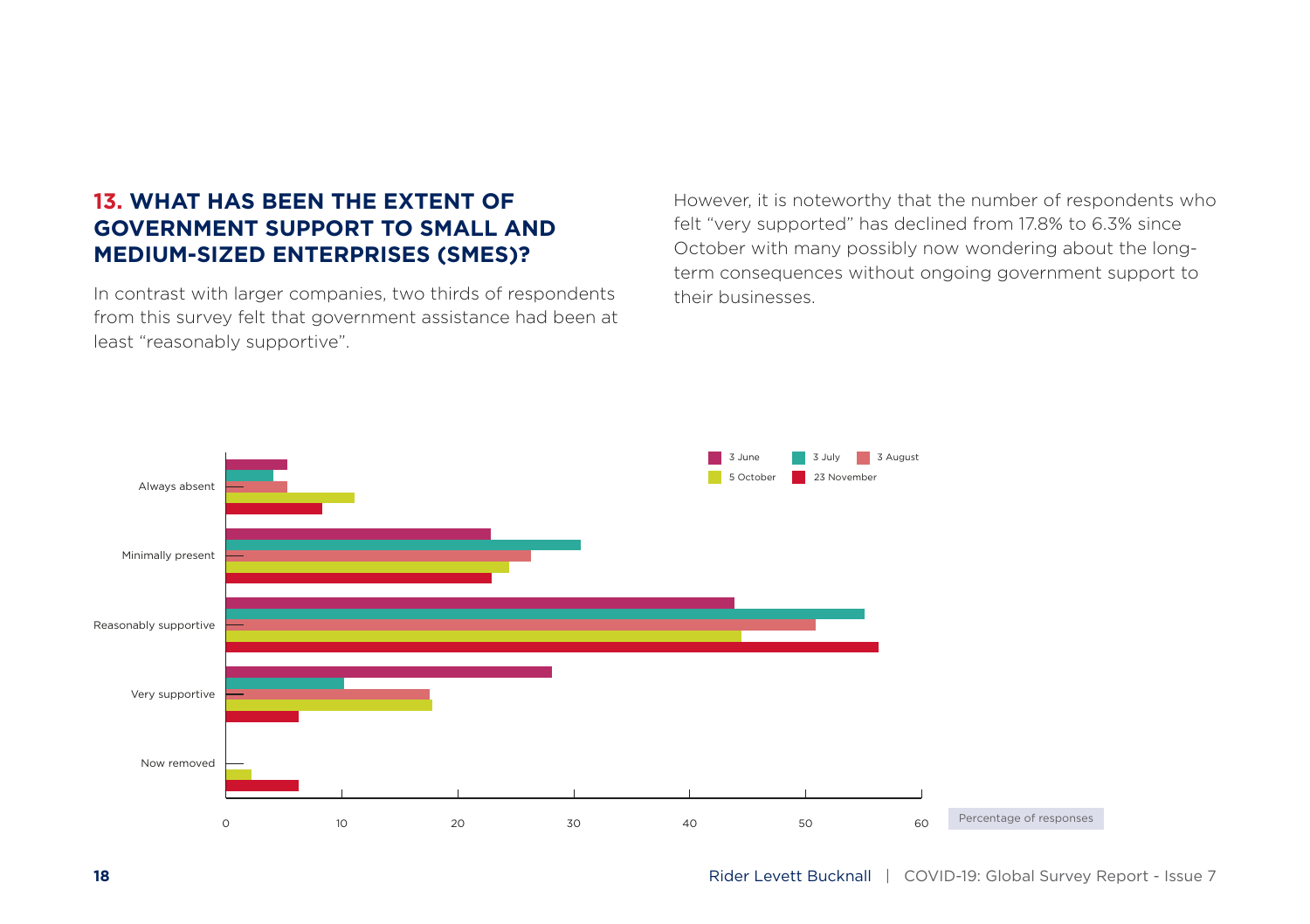

#### **14. WHAT HAS BEEN THE EXTENT OF GOVERNMENT SUPPORT TO SELF-EMPLOYED INDIVIDUALS?**

Reflecting the view expressed in the last report, over half of the respondents felt that there was no, or minimal, support in place for self-employed individuals.

There was also a 5% reduction in those reporting that the government had been 'very supportive'.

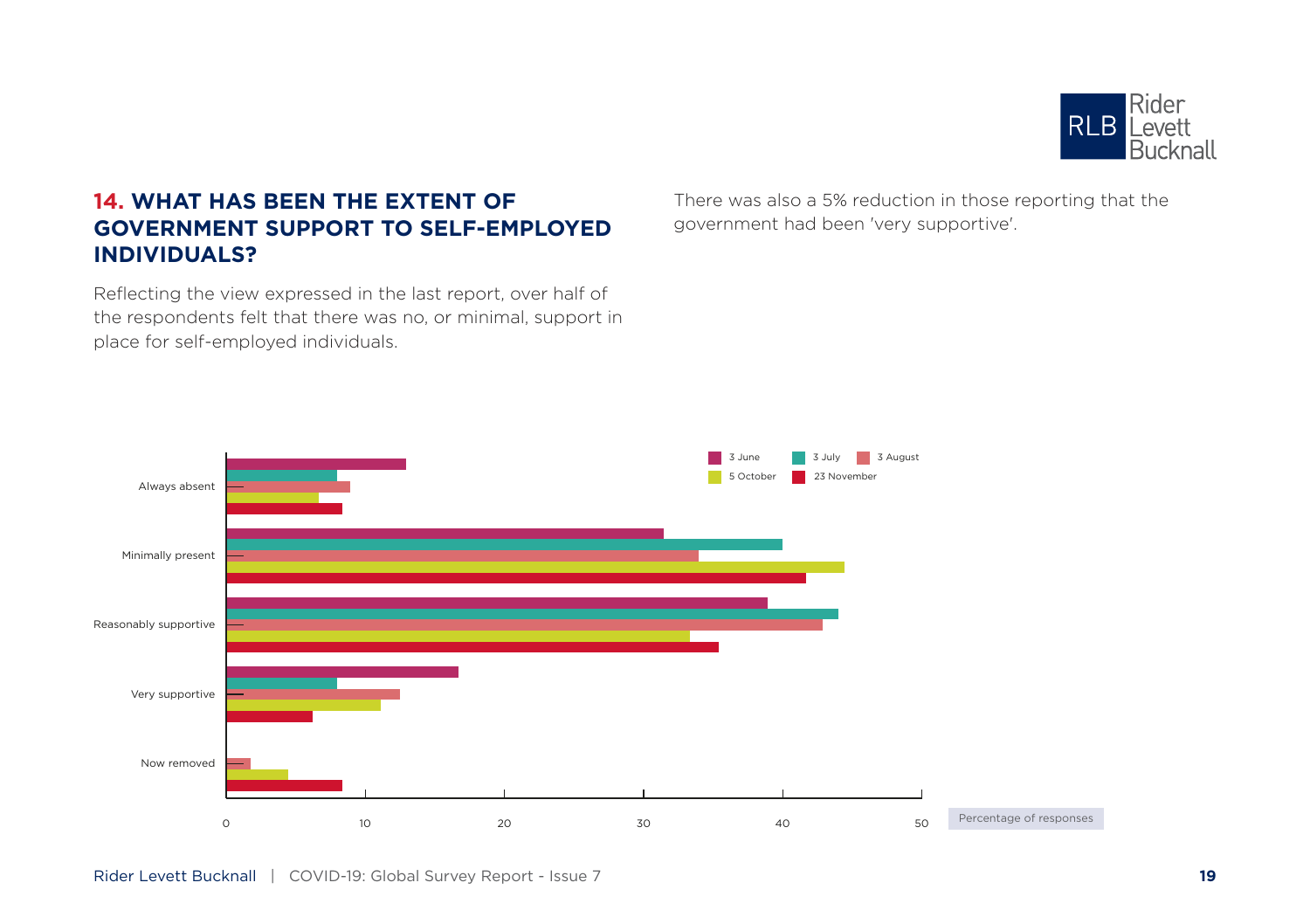#### **15. WHAT HAS BEEN THE EXTENT OF GOVERNMENT SUPPORT TO INDUSTRY SECTORS?**

Government initiatives can take time to implement, establish and run through to fruition, and this seemed to be reflected in this latest survey with the appreciation of government support decreasing from the last report, despite assurances of further assistance in the pipeline.

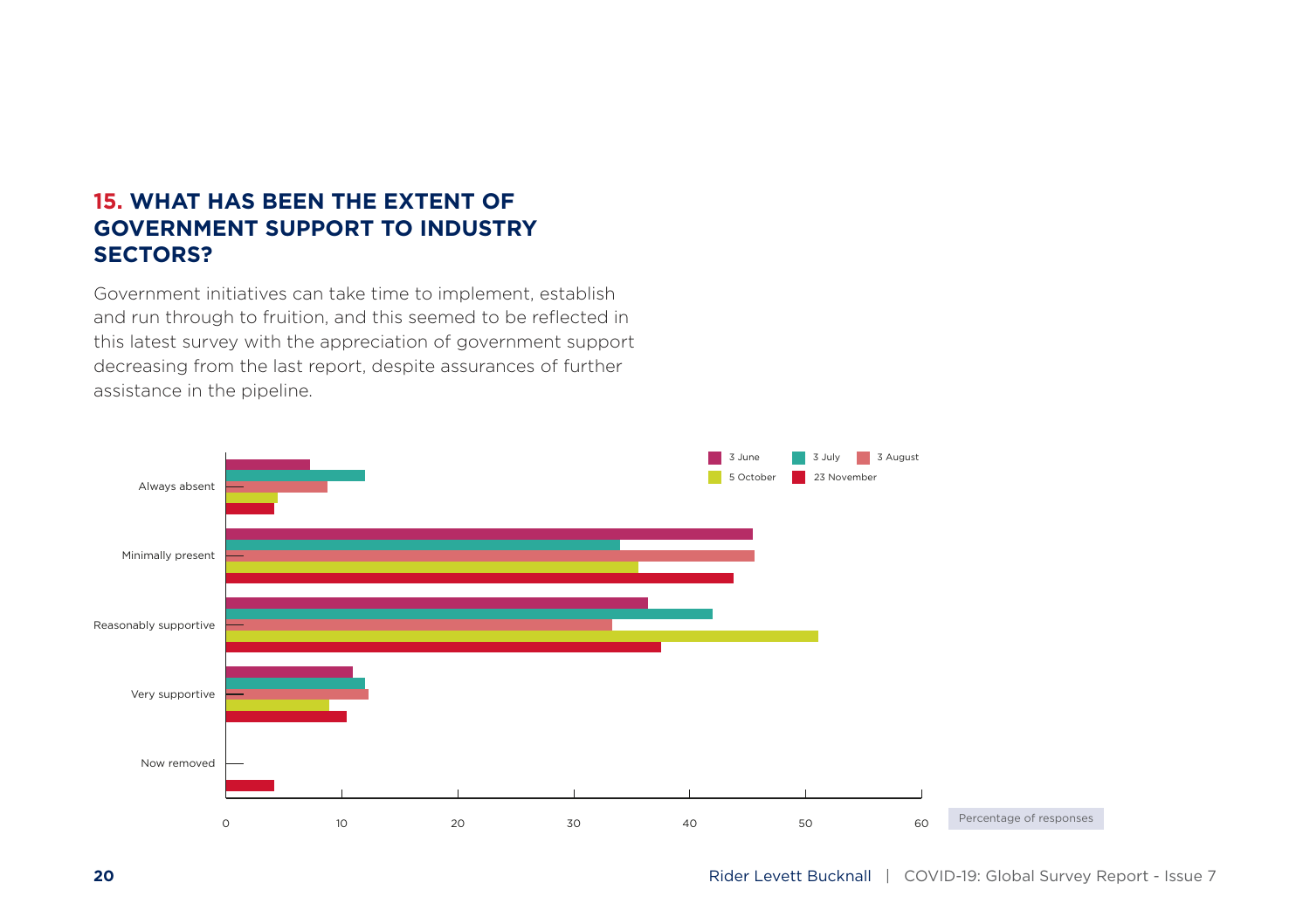

#### **16. HOW WILL TENDER PRICES BE AFFECTED FOR THE OVERALL YEAR 2020?**

Most of our respondents' views aligned within or either side of the category of "Fall of zero to 3%." The variation is reflective of the impact of the pandemic on specific regions.

Sentiment across the **USA** seemed to be one of a competitive workplace, "although costs may have increased, most tenders are more competitive as less work is available."

However in Sydney, **Australia** they commented, "tender prices received indicate a wide range of prices received, which means it is difficult to assess an actual fall in prices."

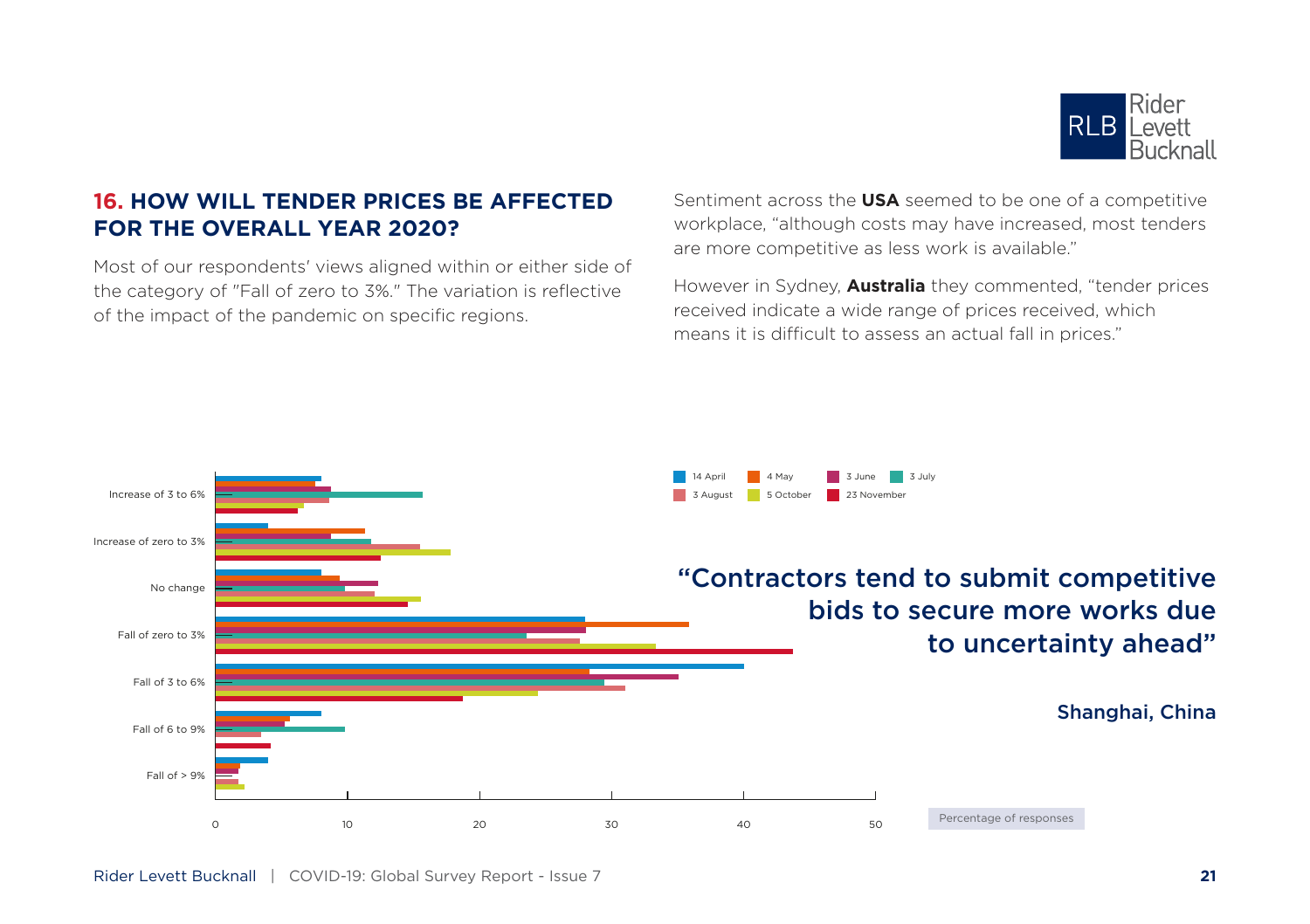### SECTOR ANALYSIS

#### **WHAT IS THE GENERAL EFFECT OF THE PANDEMIC ON CONSTRUCTION SECTORS?**

Since Issue 6 in October, views have remained remarkably consistent in respect of performance of the various sectors.

That position follows-on from our comments in Issue 6 to the effect that sectors' performance had become largely dependent upon direct sector impacts such as in the hotel, hospitality & leisure sector, or knock-on effects arising due to, for example, increased demand in industrial & logistics sectors.

There are sectors such as health, which may be generally expected to benefit from additional spending to alleviate service shortfall in the short and medium term. Meanwhile the short to medium term prognosis for such as the education sector are more complex bundles of issues.

**Methodology:** The narrower single width entries reflect a respondent's view that a particular sector has been positively or negatively affected (value + 1 or -1).



Double width bars indicate major positive or major negative effects in a particular sector (value + 2 or -2).

Where a respondent indicated no effect on a sector, that sector has a bar with nil length (effectively does not exist).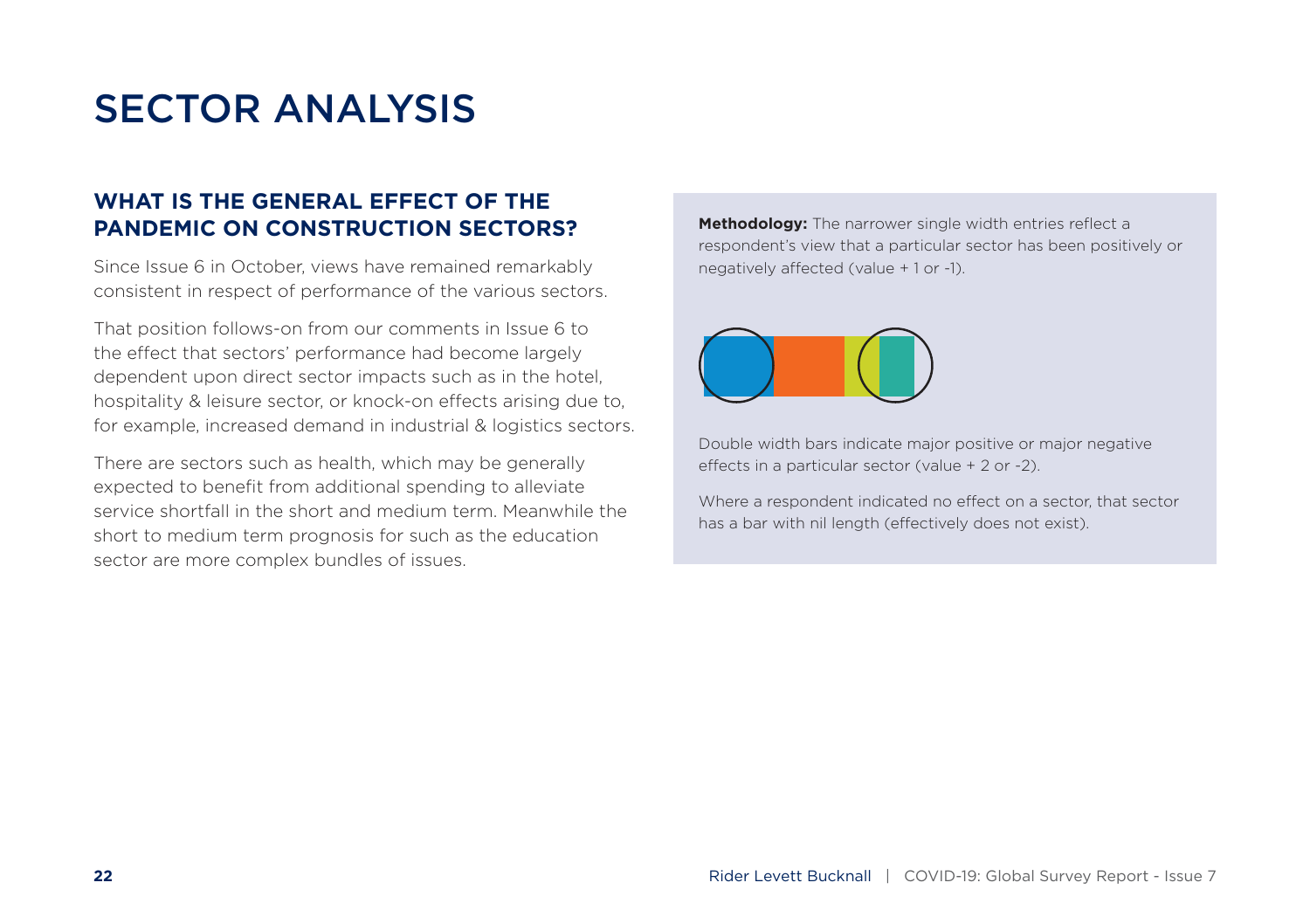

#### **GLOBAL ANALYSIS BY SECTOR**

The worst-affected sectors remain commercial, hotel, hospitality & leisure, retail and sport, which is consistent with previous surveys.

The beneficiary sectors remain data centres, healthcare, logistics and infrastructure; all showed gains from the changed business and lifestyle environment.

The data centre market is viewed as particularly viable, a point which is exemplified by the significant uplift of the sector's average, from +0.29 to +0.54 in this current survey.

Healthcare has also benefited, moving from +0.28 to +0.46, but changes in this market can be viewed as a response to an issue, whereas changes in the data centre sector may infer a more wideranging market effect, as populations across the world move to a more on-line and "data intensive" existence.

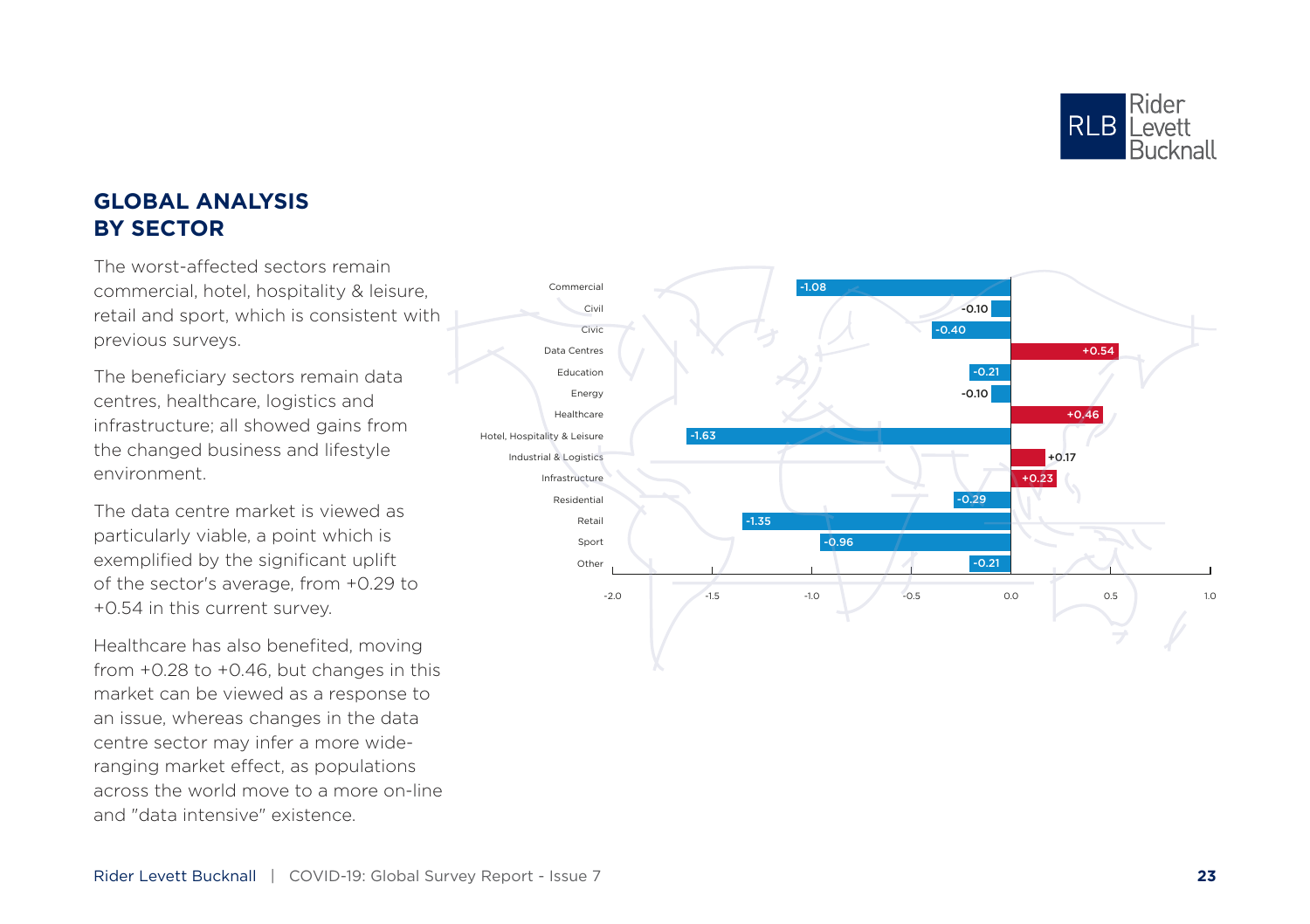#### **CITY ANALYSIS BY SECTOR**

The detailed sectoral breakdown shows that the commercial, hotel hospitality & leisure, retail and sports sectors showed almost no positive performance at all. Only in Moscow was there any hint of a positive outcome for the retail sector.

The advent of vaccination for all could alleviate some of the distress in the short term, but the issue may be more long-lived as markets come to terms with significantly changed conditions.

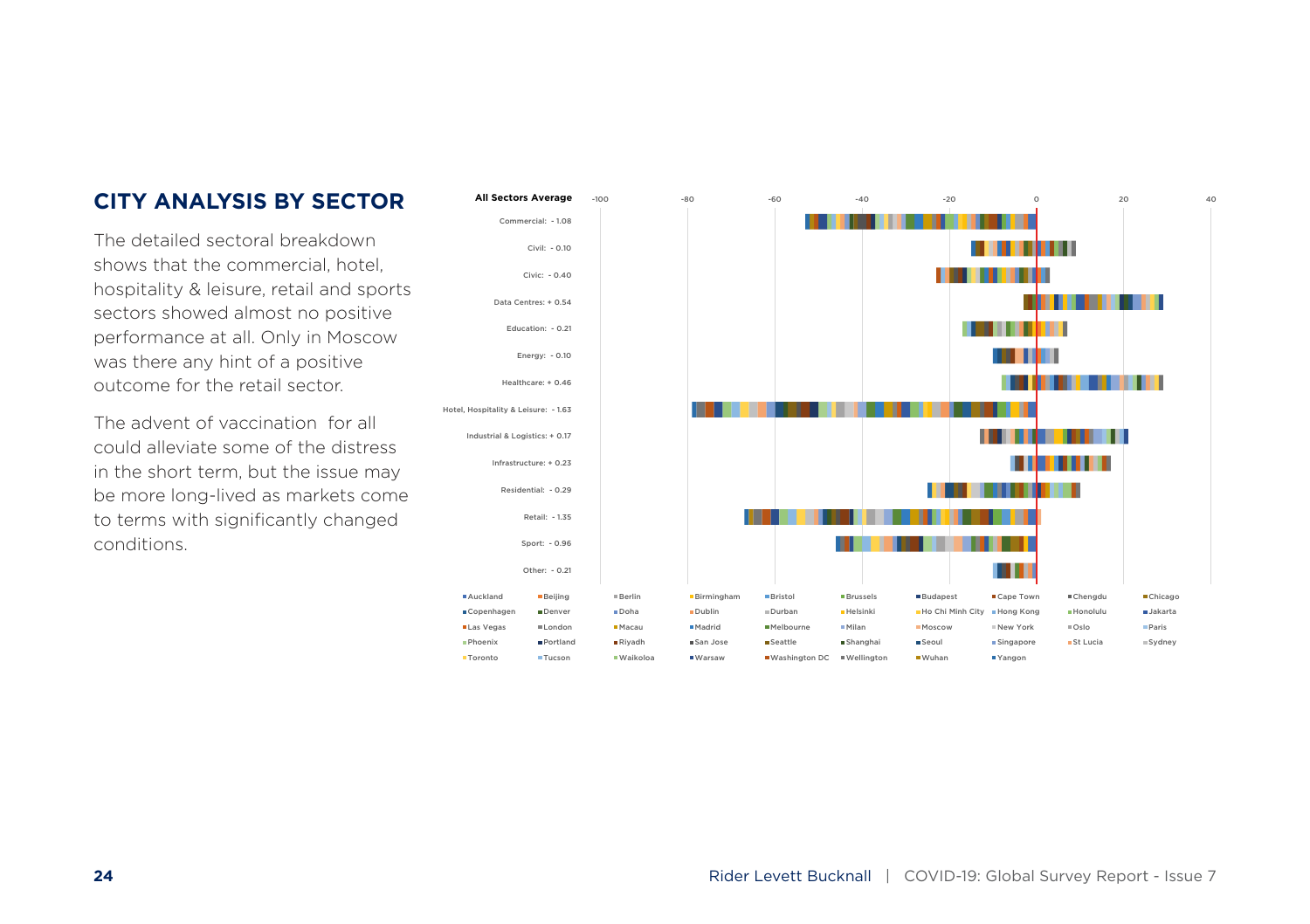

г □ П  $\Gamma$  $\Box$  $\Box$ 

#### **SECTOR ANALYSIS BY CITY**

The regional city-centric analysis of sectors, overleaf, shows more clearly the impacts in the various regions of the specific sectors' positions. Checking each region's breakdown against the other regions reveals a level of consistency that suggests that cities around the globe are facing similar structural effects and have to react to relatively common impacts on particular sectors. However, the exact mix and extent inevitably varies between cities, as it does between regions, giving rise to complex responses in each country.

Bearing in mind the fact that the cities in this survey represent only the most predominant in the respective countries surveyed, the countries' local sectoral challenges are magnified by the complexity of their own internal markets.

> "Although house sales in the last few months have been incredibly active due to the Stamp Duty Holiday and Help to Build schemes, the next few months are less certain. "

> > London, UK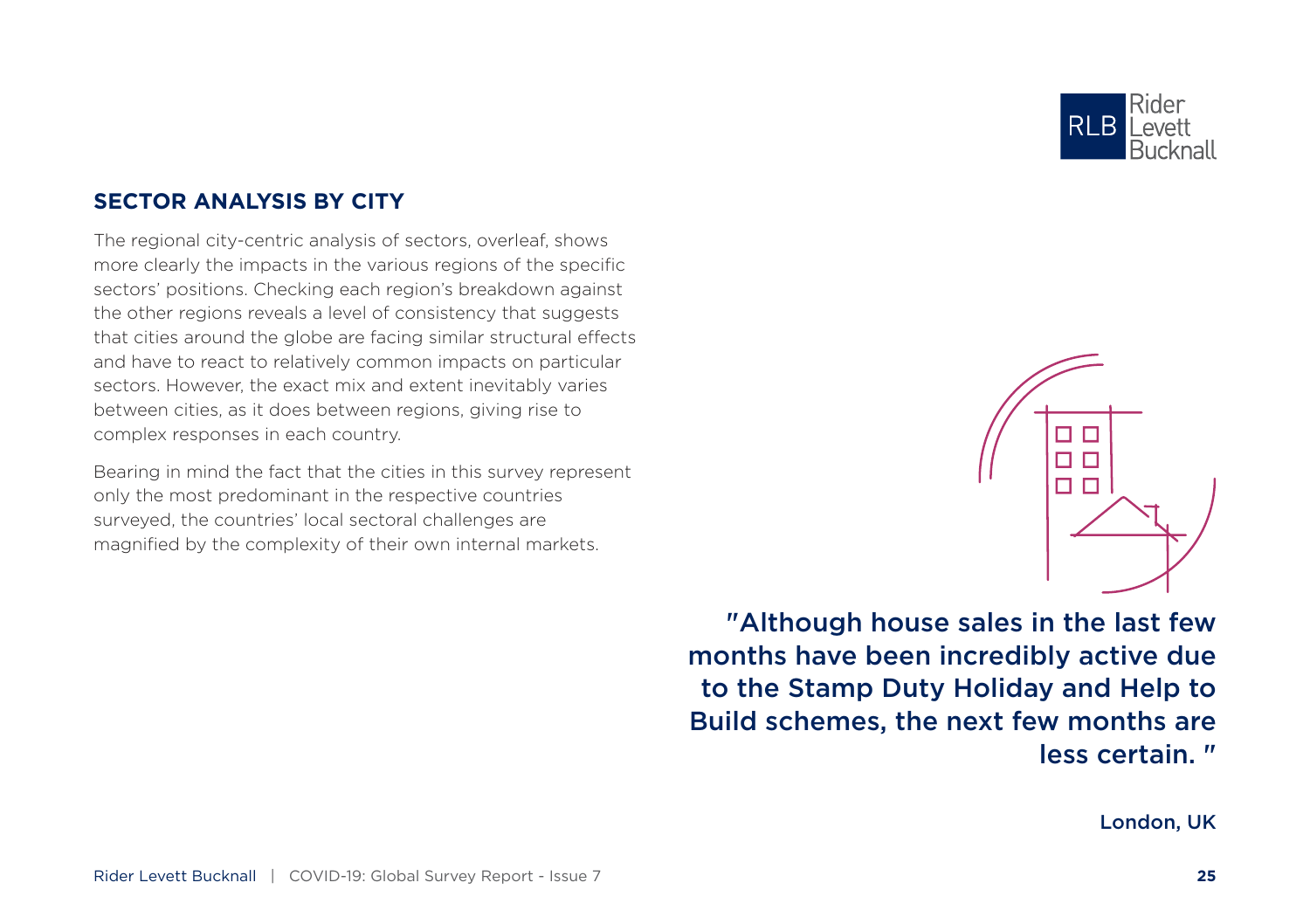

In this survey, New York took the place of Chicago as the most affected city by sector, followed by San Jose and then Denver and Seattle. Overall, only Las Vegas and Phoenix featured in the top half of global performers, ranking 17th and 22nd respectively. In both of these cities there were multiple positive sectors balancing the negative influences to an extent, although the overall picture remained biased towards the negative.



■Commercial ■Civil =Civic ■Data Centres =Education =Energy =Healthcare =Hotel, Hospitality & Leisure =Industrial & Logistics =Infrastructure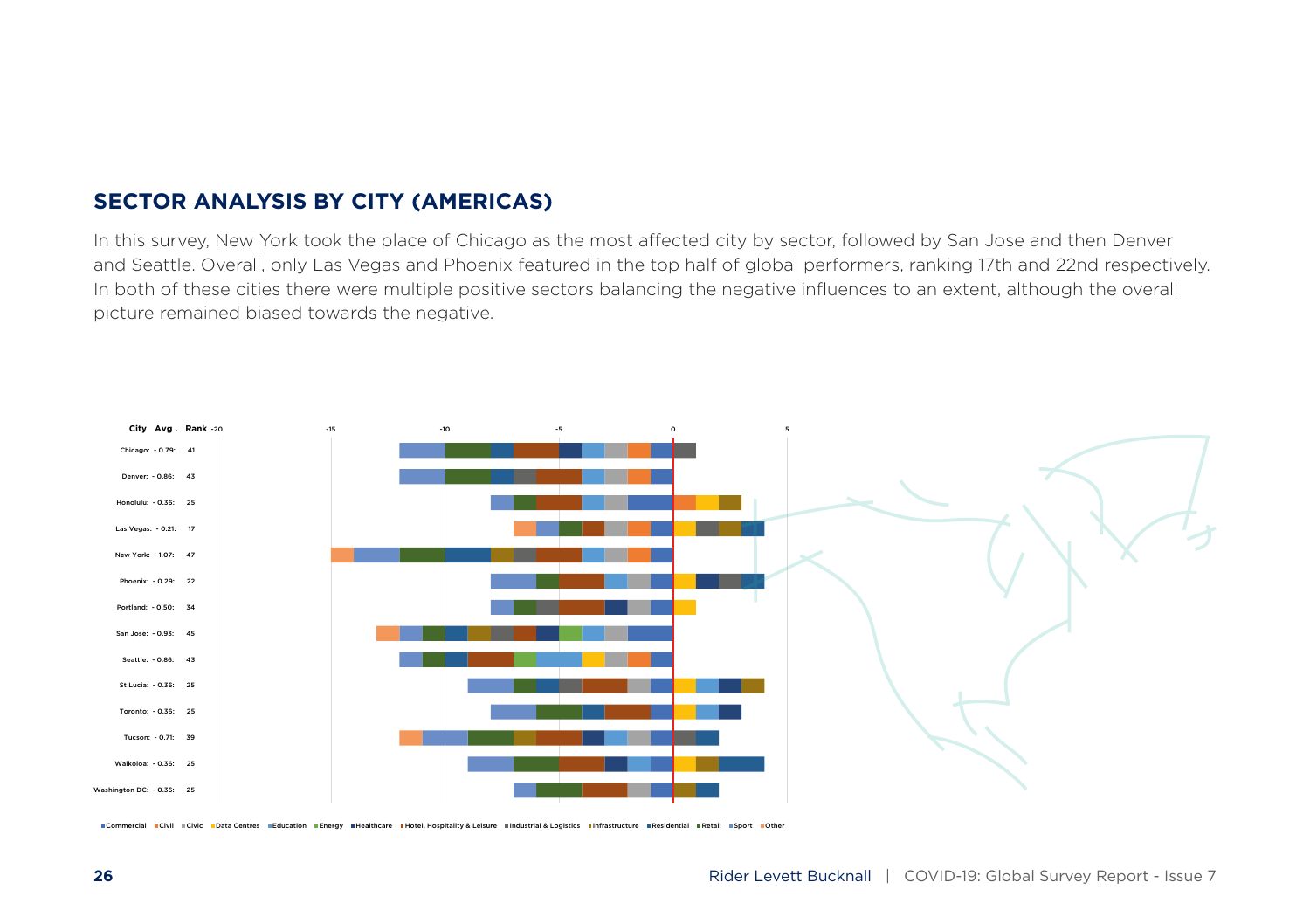

#### **SECTOR ANALYSIS BY CITY (CHINA)**

Almost all of China's cities featured in the top third of global rankings, only Macau falling short just marginally. Beijing and Shanghai also both showed positive effects after having run through the worst of the COVID-19 impacts. In fact, apart from Macau, all of the Chinese cities in this latest survey were ranked in the global top 25% for sectoral performance.

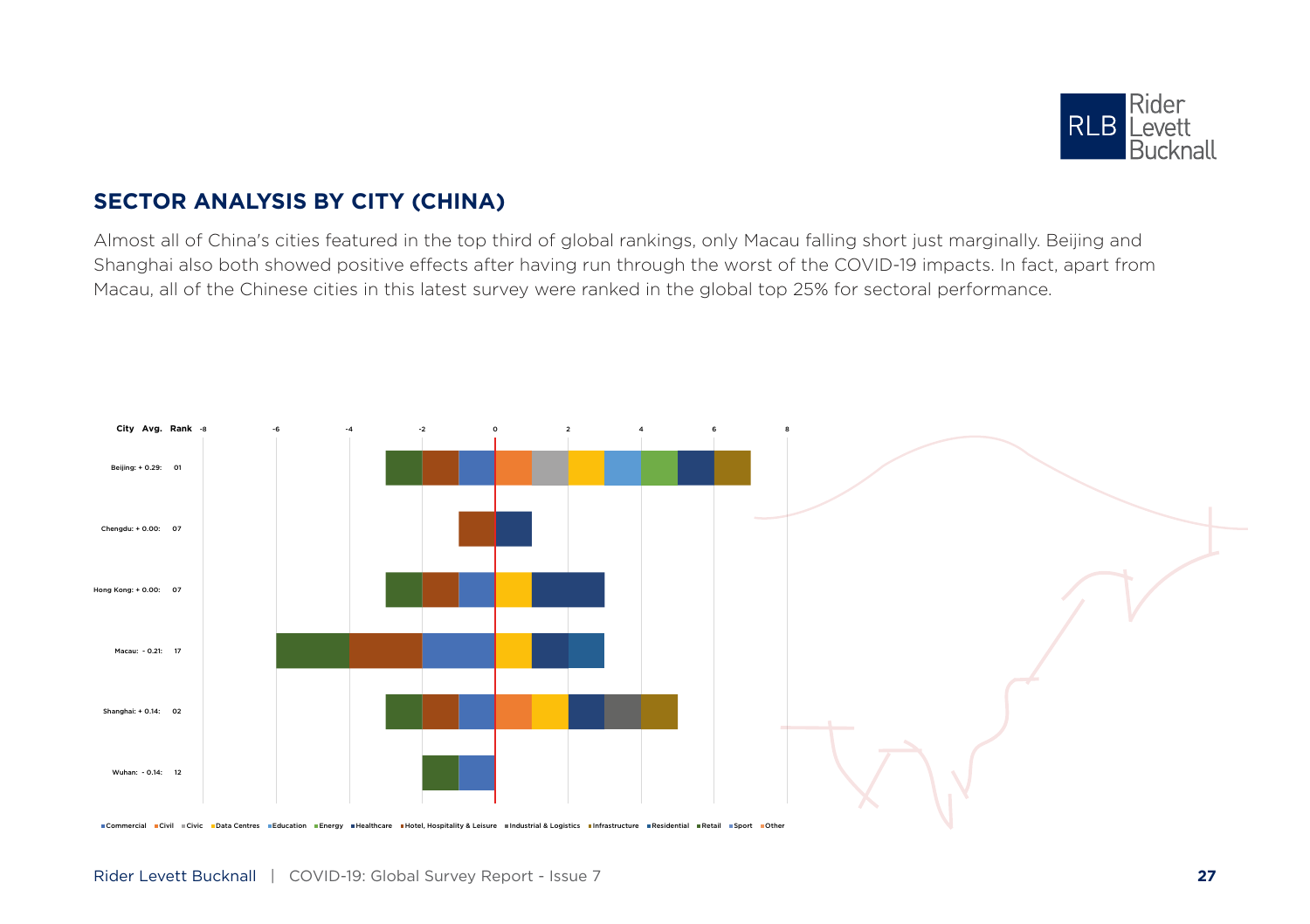#### **SECTOR ANALYSIS BY CITY (EUROPE AND UK)**

Sectoral performance in Europe and the UK was spread across the range of rankings, from Budapest, Hungary, at ranking of 2 at +0.14 through to Dublin's ranking of 41 at -0.79.

The significance of the spread demonstrates the diversity of the COVID-19 experience across Europe with the differences in responses needed to exit the pandemic. In **Hungary**, Budapest's construction market was booming before the pandemic struck, which perhaps cushioned the impact to an extent. In Dublin, **Ireland**, whilst four sectors showed neutral effects, the rest were negative, with hotel, hospitality and leisure particularly adversely affected.





Commercial =Civil =Civic =Data Centres =Education =Energy =Healthcare =Hotel, Hospitality & Leisure =Industrial & Logistics =Infrastructure =Residential =Retail =Sport =Other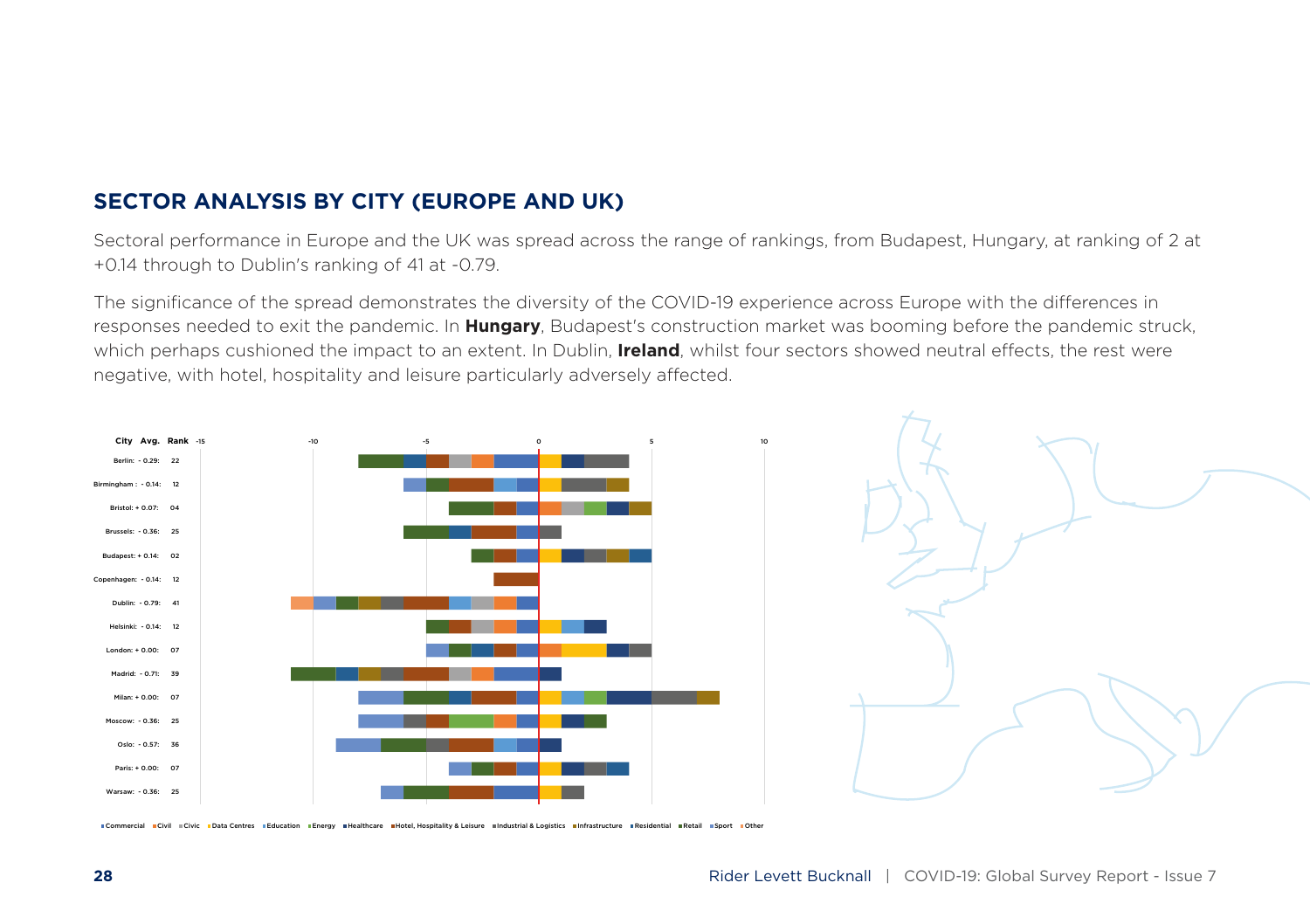

#### **SECTOR ANALYSIS BY CITY (MIDDLE EAST AND AFRICA)**

Of the four cities covered in this analysis sub-set, only Riyadh, **Saudi Arabia**, had no positive sectors, which explains its last place ranking in our global list. However, only hotel, hospitality & leisure, retail and sport were very adversely impacted, so there is some consolation in that fact.

At the other end of the range, Cape Town, **South Africa**, was the best performer, but its overall ranking was still only 22 out of 48 at -0.29 average, resulting in it being near to the middle of the global group.



ercial ECivil ECivic EData Centres EEducation EEnergy EHealthcare EHotel, Hospitality & Leisure EIndustrial & Logistics Einfrastructure EResidential ERetail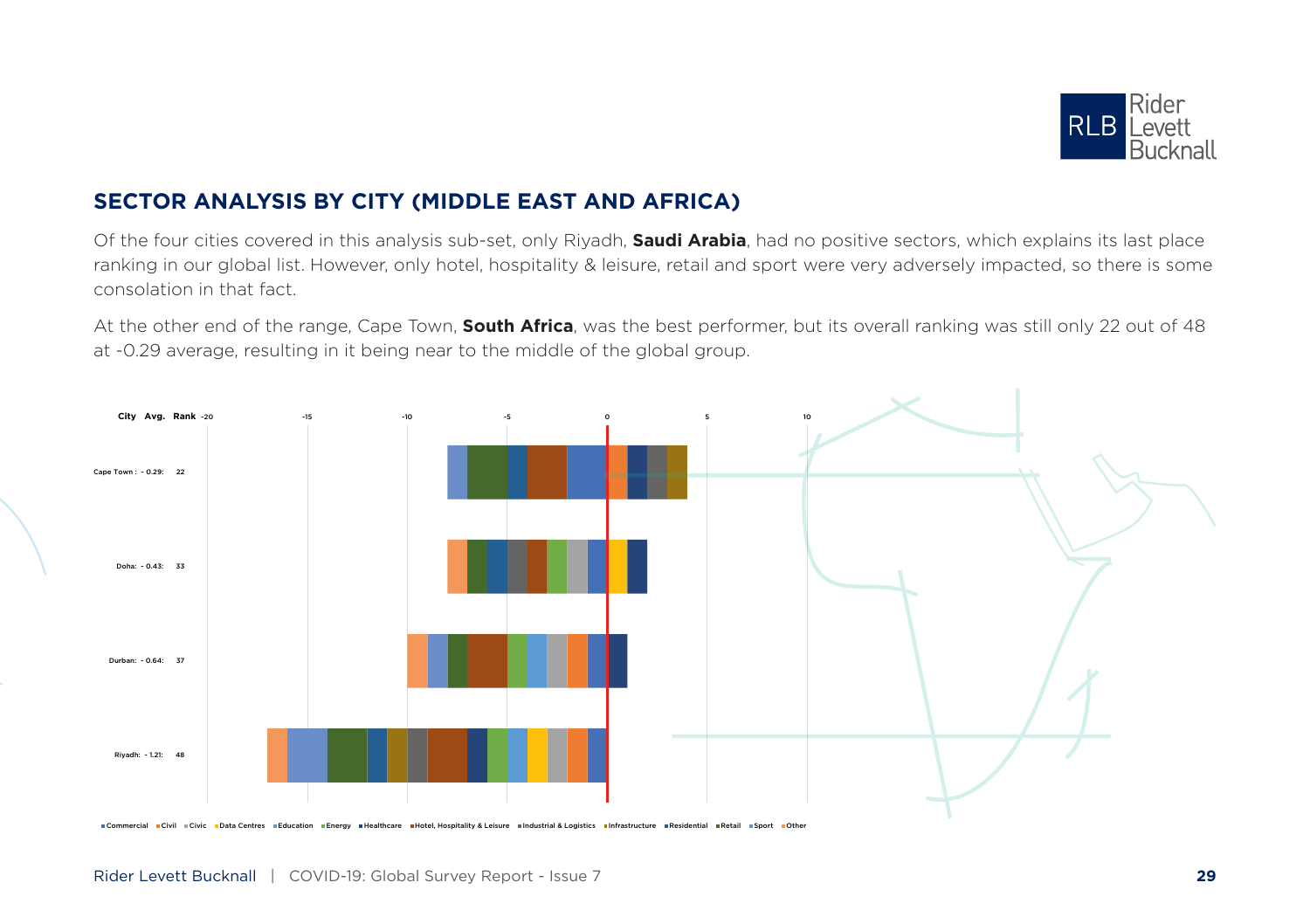#### **SECTOR ANALYSIS BY CITY (OCEANIA AND SOUTH ASIA)**

In Oceania and South Asia, both Wellington in **New Zealand** and Sydney in **Australia** were the clear best performers, standing at joint 4th place in the global ranking. For **New Zealand**, Auckland showed a more affected industry even though nationally the country has had among the best outcomes overall.

Melbourne in **Australia** reflects the rigours of lockdown as their second wave largely closed-down economic activity, while both Ho Chi Minh City in **Vietnam** and Yangon in **Myanmar** also showed no positive sectors, while other cities in the region had at least one positive sector to weigh against the adverse effects.



ECivil ECivic Bata Centres Education Energy EHealthcare EHotel, Hospitality & Leisure Endustrial & Logistics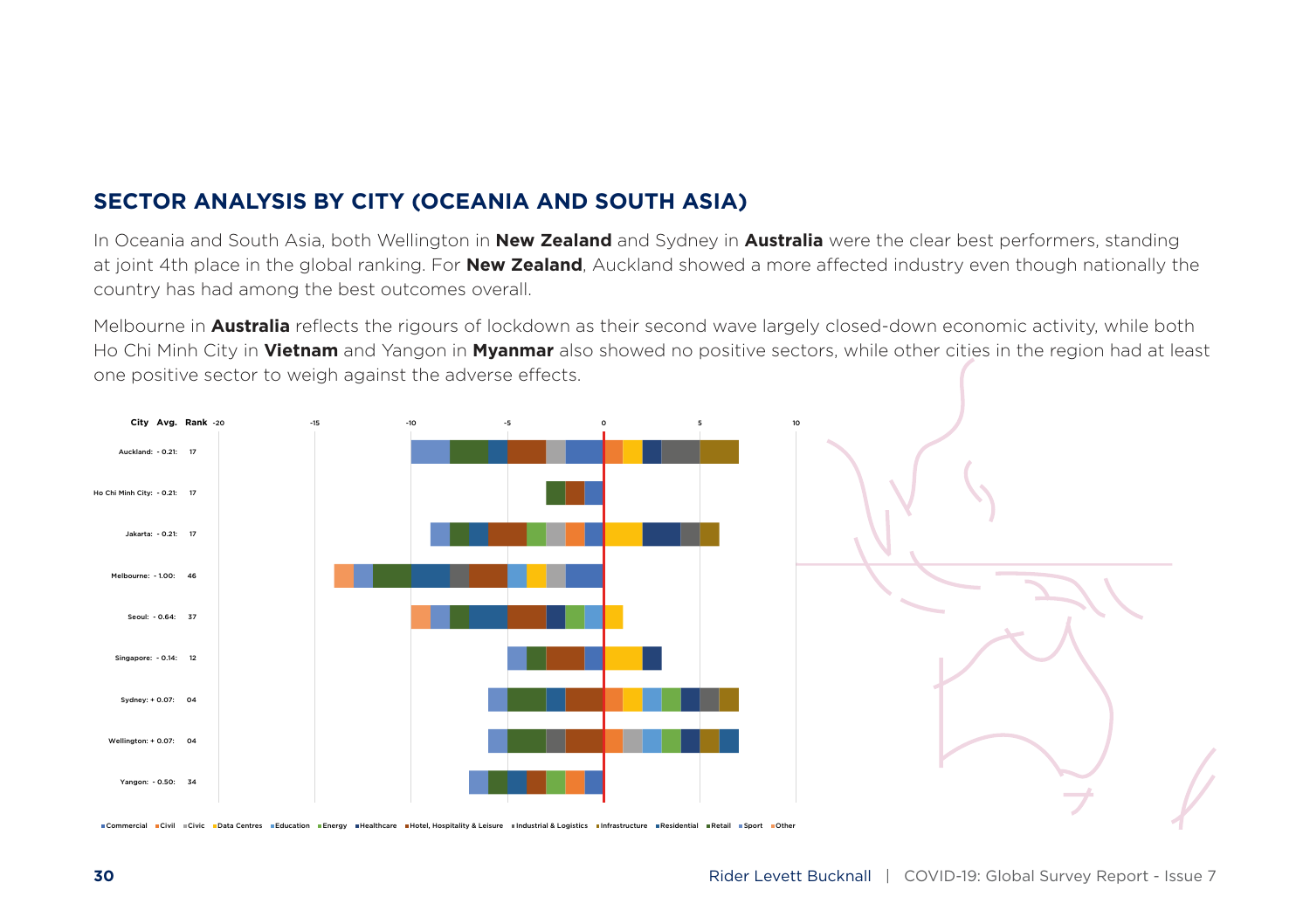

#### **CONCLUSION**

The passage of almost two months since our last COVID-19 Global Survey saw infection cases globally rise from 40.7 million to over 60 million, an increase of almost 48%. As a consequence, many of the countries in our survey had to cope with "second waves", as lockdowns were re-imposed and businesses and economies once again had to deal with the rigours of stringent constraints on their activities.

However, the longed-for good news of vaccines' arrival now seems to have given rise to hope of an end to the pandemic in the foreseeable, if not yet quite immediate, future. Between now and the time at which enough of any population has been vaccinated, there remains ongoing concern as to health and business security, as is amply demonstrated by responses to the RLB survey.

Our respondents covered the full scope of countries' experiences, from the early responders and successful avoiders, through to the heavily affected. Governments' chosen solutions vary widely, and no-one can say that there is any one sure answer, but success may be measurable in bounce-back after vaccination takes place in numbers.

Among all of the difficulties, there are still, of course, sectors and locations that are "winners" in the battle, most predominantly data centres, healthcare and logistics. These sectors' expansion is common across the globe. On the other hand, sectors which before COVID-19 were considered vital contributors to the economy are severely impacted. The overall effect is that "winning" is relative, and successful emergence from the pandemic will also be measured in relative terms.

Medium and long-term changes could be quite substantial and far-reaching if working life patterns and expectations have been permanently changed by the pandemic. RLB will shortly follow-up this report with a study of views on what

cities' respondents feel is likely to be the downstream impact of the COVID-19 impact.

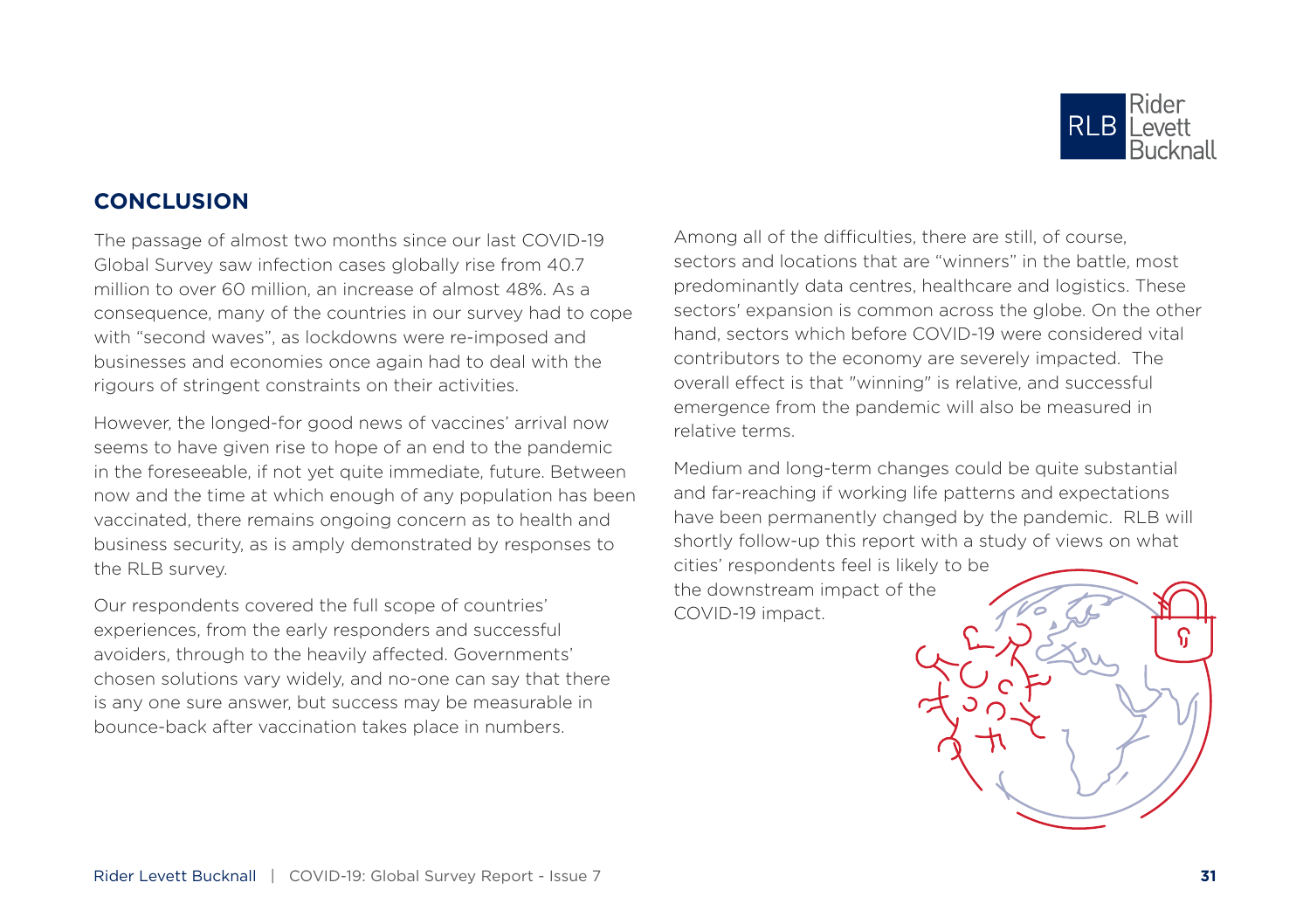## ABOUT RIDER LEVETT BUCKNALL

#### **FRESH PERSPECTIVE**

We are a global independent construction, property and management consultancy. We bring a fresh perspective combining technical expertise and technology to deliver service excellence.

#### **FLAWLESS EXECUTION**

We offer a range of complementary cost consultancy, project management, programme management, building surveying, health & safety and advisory services. We work from conception, through design, construction and operational performance of facilities to their eventual disposal or reuse.

We are committed to developing new services and techniques aimed at enhancing our clients' businesses in the long term.

#### **INDEPENDENT ADVICE**

Our clients have rapid access to the latest industry intelligence and innovations, which serve to enhance value and mitigate risk.

We provide expert management of the relationship between value, time and cost from inception to completion. We do this through our global and local team of experts, who possess a passion for both core services and innovation.

#### **OUR SERVICES:**

- **Cost management**
- **Project management**
- **Programme management**
- **Building surveying**
- $H$  Health & safety
- **Specification consultancy**
- **Design management**
- **Strategic facility management**
- **Sustainability consultancy**
- **Contract advisory**

#### Join our professional network

in Rider Levett Bucknall